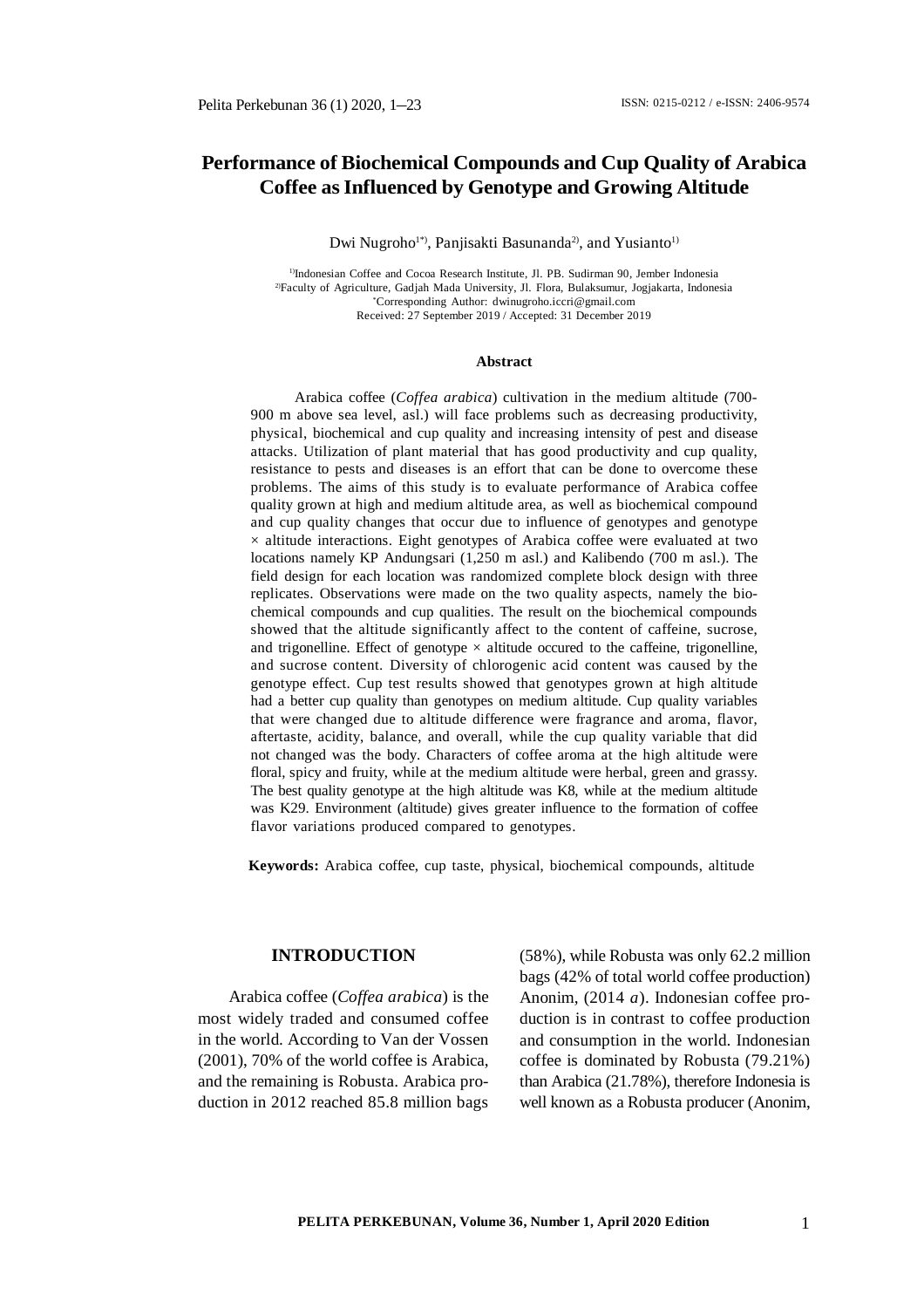2014 *b*). Arabica production increase will add more revenue because its price is higher than Robusta.

A production increase of Arabica can be done in two ways: intensification, meaning to increase coffee productivity per unit area of land by improving crop cultivation systems, and extensification, meaning to increase production by expanding the planting area. Production increase through intensification is considered relatively more difficult because naturally, Arabica tends to decrease in yield for one to two years after peak production or known as biennial bearings (Yahmadi, 1973). Actually, Arabica can grow and produce well in the high altitude  $(> 1,000 \text{ m as}$ . Arabica extensification at an altitude of more than 1,000 m asl. is difficult to do because, in Indonesia, the availability of high land is very limited. Competitive commodities such as horticultural crops increasingly limit the availability of suitable land for Arabica coffee. Development land is still widely available on the medium altitude (700-900 m asl.), which is the minimum height still considered suitable for growing Arabica coffee (Hulupi, 2006). Arabica cultivation on medium altitude will face many problems, such as an increase in pest and disease attacks and decrease in the quality of the flavor (Hulupi, 2006). Following this situation, a special strategy is needed to get Arabica varieties that have good adaptability and flavor on medium altitude.

Leroy *et al*. (2006) explained four important components in coffee that greatly affect the quality of coffee: water content of beans, physical quality of beans, quality of flavor, and quality of plant health as indicated by the content of biochemical compounds which can affect plant health. Physical quality, flavor quality, and biochemical content are three important components influenced by plant genetic traits, cultivation practices/growing environment, and the interactions between both (Wintgens, 2004), while seed water content is only affected by post-harvest handling processes. Coffee as a refresher commodity, the quality of flavor is the ultimate goal of all cultivation and processing carried out to the coffee. The value of flavor quality is usually obtained from the results of organoleptic tests conducted by descriptive analysis by expert panelists.

Coffee flavor and aroma formed during the taste test are the results of a combination of hundreds of biochemical components produced by the reactions during the roasting process (Franca *et al*., 2005). The creation of coffee aroma is a complex process including Mailard & Strecker reaction and temperature degradation during the roasting process. More than 800 volatile compounds combine to form the aroma of coffee (Dart & Nursten, 1985; Flamen, 1989; Shibamoto, 1991), and many components are still unknown, including non-volatile compounds (Shibamoto, 1991). Fragrance precursors are compounds that play a role in producing new compounds of aroma, some have been successfully found such as sucrose and trigonelline (Clifford, 1985; Dart & Nursten, 1985), chlorogenic acid and caffeine (Leloup *et al*., 1995), amino acids, organic acid peptides, fats, and carotenoids (Montavon *et al*., 2003). Caffeine and chlorogenic acid are phenol compounds produced by plants as secondary metabolites that have a function in the plant defense system against ultraviolet radiation or pests and diseases (Farah & Donangelo, 2006).

The interaction between genotypes and the environment in coffee plants has been widely studied, but most focus on the results of agroforestry and agronomic traits that affect the yield (Wamatu *et al*., 2003; Demissie *et al*., 2011; Yonas *et al*., 2014). A study conducted by Lara-Estrada & Vaast (2006) showed that the influence of the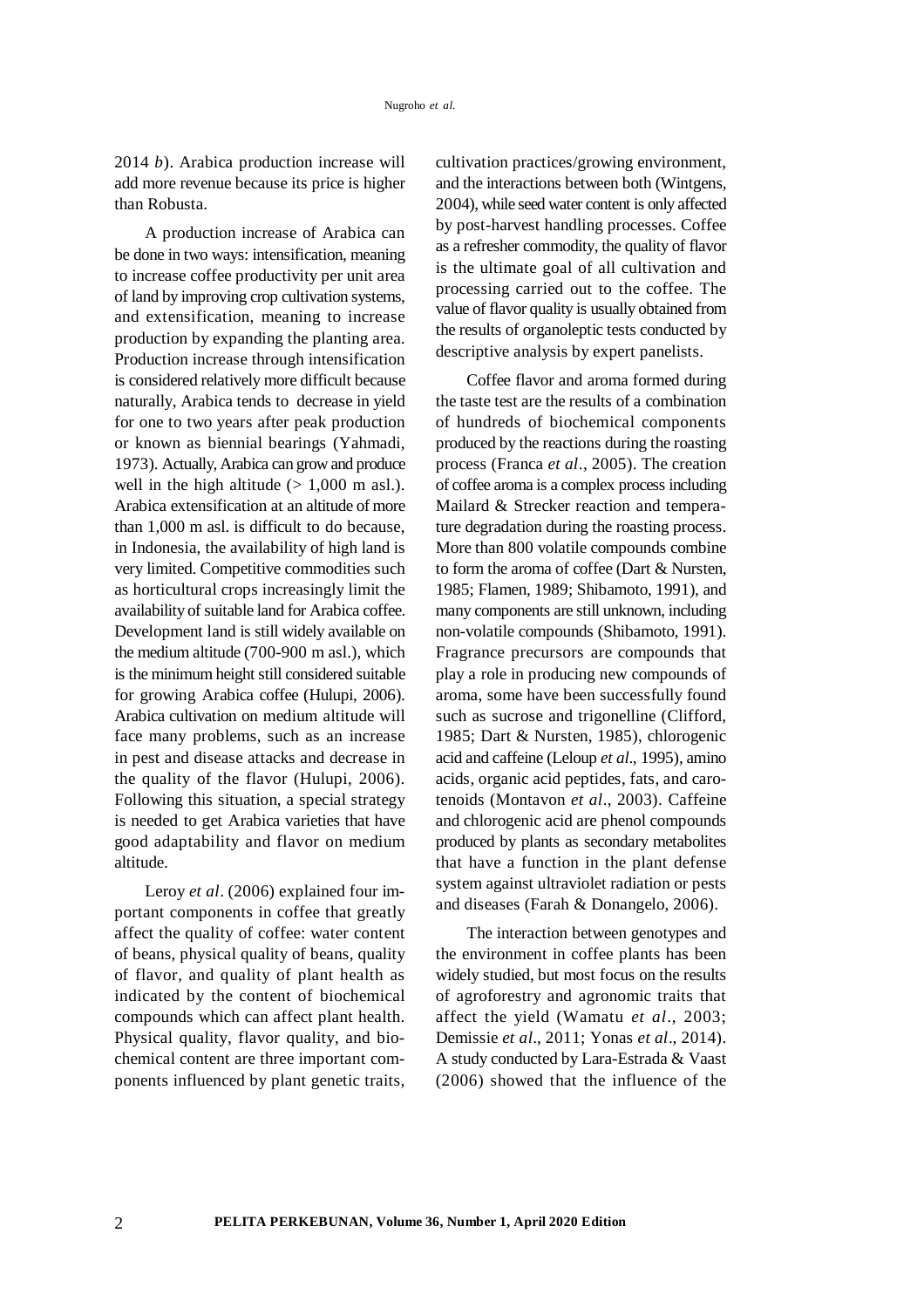planting site height affects the physical quality of the beans, the quality of the flavor, and the biochemical composition of the coffee beans produced greater than the effect of cultivation practices such as shade and fertilization. Coffee planted at an altitude of more than 1,000 m asl. has aromatic characteristics, low bitterness, and good acidity and body, while the flavor of Arabica planted at an altitude less than 850 m asl. has a high bitterness, grassy, low aroma value, and tend to be astringent (Decazy *et al*., 2003). Likewise, Kassaye *et al*. (2016) reported that the increase in the height of Arabica cultivation from medium to high altitude with a difference of 400 m asl. rise caffeine content by 10%. A study conducted by Gichimu *et al*. (2012) about the interaction of genotype  $\times$  environment on the flavor of Arabica coffee showed that there was a significant effect of genotype  $\times$  environment interaction in almost all flavor variables tested (fragrance, flavor, aroma, aftertaste, acidity, balance, preference, and total score) except for the body. However, the study was carried out in three locations with an altitude of 1,524; 1,554; and 1,700 m asl., so that the influence of genotypes and their interactions on an environment with a medium altitude (700- 900 m asl.) cannot be explained.

This study aimed to determine the effects of genotype, environment, and interaction of genotype  $\times$  environment on the variables of biochemical components and the flavors of eight Arabica genotypes in different altitude and to determine the relationship between the biochemical variables and the observed flavors. The results of the study are expected to be a consideration for the feasibility of growing Arabica coffee in the medium altitude.

## **MATERIALS AND METHODS**

### **Time and Location**

This study was conducted in June-August of the 2014 harvest season. It was done at (1) Experimental Plantation of Andungsari (KP. Andungsari) (Testing code A1)- Bondowoso and (2) Kalibendo Plantation (Testing code A2)-Banyuwangi. Andungsari Experimental Plantation is located at an altitude of 1,250 m asl., and according to Schmidt & Ferguson (1951), the climate type is C-D, representing the high altitude. Kalibendo Plantation is located at an altitude of 700 m asl., according to Schmidt & Ferguson, the climate type is A-B, representing the medium altitude region.

#### **Experimental Design**

The experimental design used at each location was a randomized complete block design with three blocks as replications. Each replication consisted of eight Arabica coffee genotypes (Table 1). BP 700 clone is the result of clonal selection from F1 hybrid with selection number KB II/61/3 and the parent tree is the result of an introduction with accession number C-1662-10-3. K8, K29, K34, K79, K99, and K130 genotypes which are genotypes of composite variety 'KOMASTI' (Komposit Andungsari 3) which have also been released based on the Decree of the Minister of Agriculture No.200/Kpts/ SR.120/1/2013 dated January 18, 2013. Total number of experimental units in two locations was 48 units, and each trial unit consisted of 20 plants grown into two rows. The spacing in rows was 2 m, while the spacing between rows adjusted to the contour of the test plot (Table 1).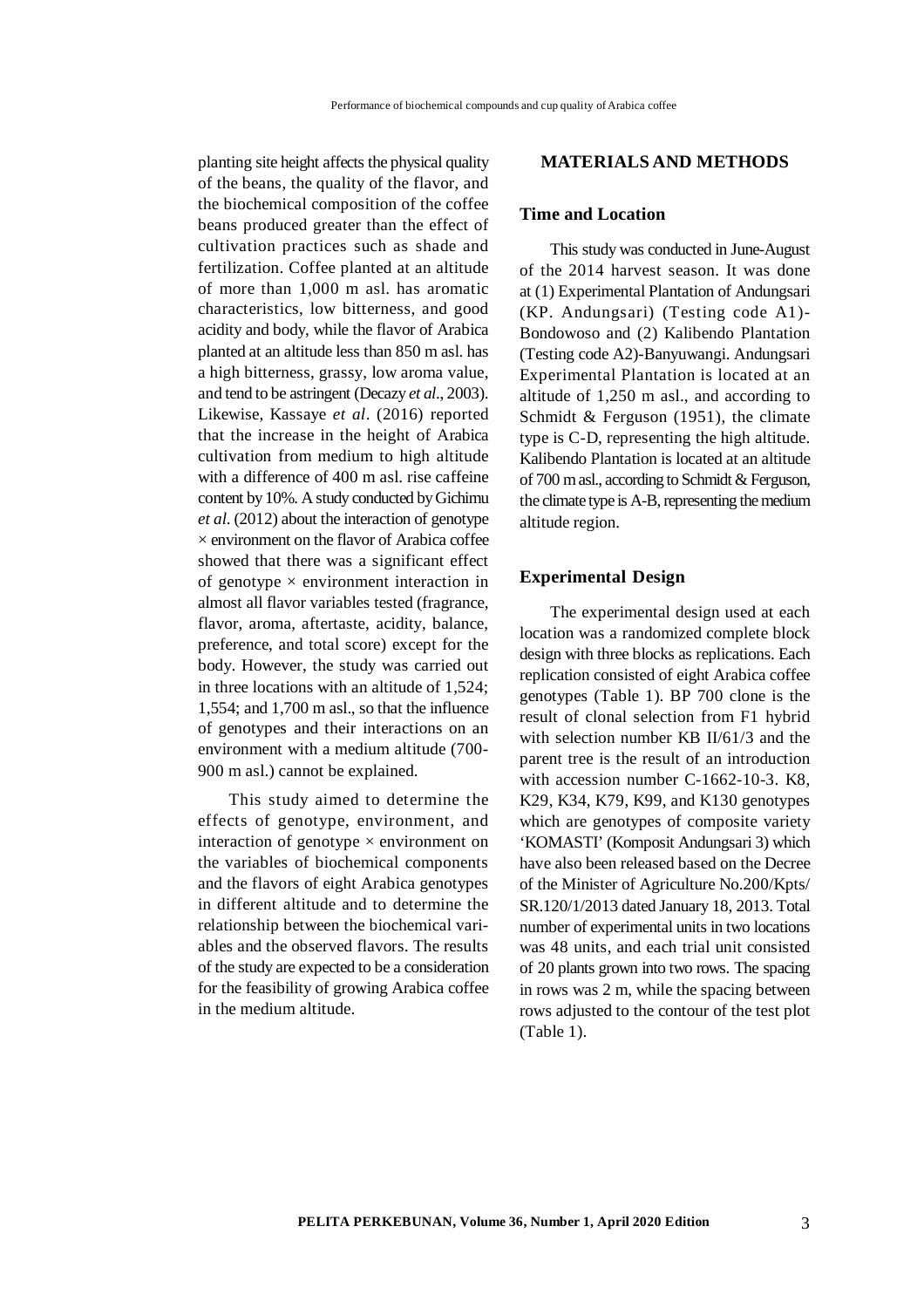Planting in KP. Andungsari was conducted in February 2009, while at Kalibendo Plantation in December 2008. The shade plant used in KP. Andungsari was *Indigofera* sp*.,* while in Kalibendo Plantation used productive shade consisting of macadamia (*Macadamia antegrofolia*) and clove (*Syzygium aromaticum*). All coffee trees were maintained according to the standard cultivation requirements, such as inorganic fertilizers given at the recommended dosage twice a year, organic fertilizer was given once a year. Plants were maintained using a two-stage single-pruned pruning system, while pest control using pesticides, preferably using a healthy crop cultivation system.

Table 1. Arabica coffee genotypes tested

| Genotype         | Description                                                           |
|------------------|-----------------------------------------------------------------------|
| BP 700A/BP 308   | Promising variety dwarf type selection<br>no. BP700A                  |
| K8               | A composing genotype of composite<br>variety 'KOMASTI'                |
| K29              | A composing genotype of composite<br>variety 'KOMASTI'                |
| K34              | A composing genotype of composite<br>variety 'KOMASTI'                |
| K79              | A composing genotype of composite<br>variety 'KOMASTI'                |
| K99              | A composing genotype of composite<br>variety 'KOMASTI'                |
| K <sub>130</sub> | A composing genotype of composite<br>variety 'KOMASTI'                |
| Sigararutang     | Released variety result of participatory<br>breeding at North Sumatra |

#### **Harvest and Post-harvest Processes**

Harvesting was carried out manually when the fruits are ripe. The ripening process of each genotype and in each location did not occur simultaneously, so the harvesting was done in several stages with a rotation 14 days in each location. The harvesting process were carried out for three months, between June-August 2014, until the number of samples is sufficient. The harvested berries were put in small sacks marked with a location code, a repetition, and a genotype.

The post-harvest process chosen was the wet process dry hulling. The pulp was removed using a manual pulper machine to avoid mixing the berries from each treatment. The coffee beans were then fermented for 12 hours. The harvest and post-harvest processes were continued until the harvest rotation completed.

After the rotation of the harvest ends, parchment coffee produced from each crop rotation was collected in one sack following the location code, replication, and genotype. Parchment beans collected were then hulled to get green bean then used as an experimental sample for testing.

#### **Observation**

Observations were made on the variables of the four biochemical compounds, then organoleptic tests (cup taste) were conducted at Cup Taste Laboratory of the Indonesian Coffee and Cocoa Research Institut. Biochemical component observations were carried out on four flavor precursors: (1) caffeine, (2) chlorogenic acid, (3) sucrose, and (4) trigonelline. Biochemical component observations were carried out using liquid chromatography-mass spectrometry (LCMS) based on a modified method from Nascimento *et al*. (2015).

Examples for cup taste profiles were obtained by roasting 150 g of green bean using a Probat sample roaster. Green bean was roasted on a medium roast level with a 65 Å color standard. The roasted sample was pulverized using a grinder. Brewing was done by taking 10 g of ground coffee, then brewed water at a temperature of  $90-100^{\circ}$ C. Each unit of the experiment was repeated five times (put in five bowls) to test uniformity.

Organoleptic test was carried out by a descriptive method, meaning each genotype with the same number was arranged in pairs between genotypes planted at high altitude and those planted at medium altitude. Randomiza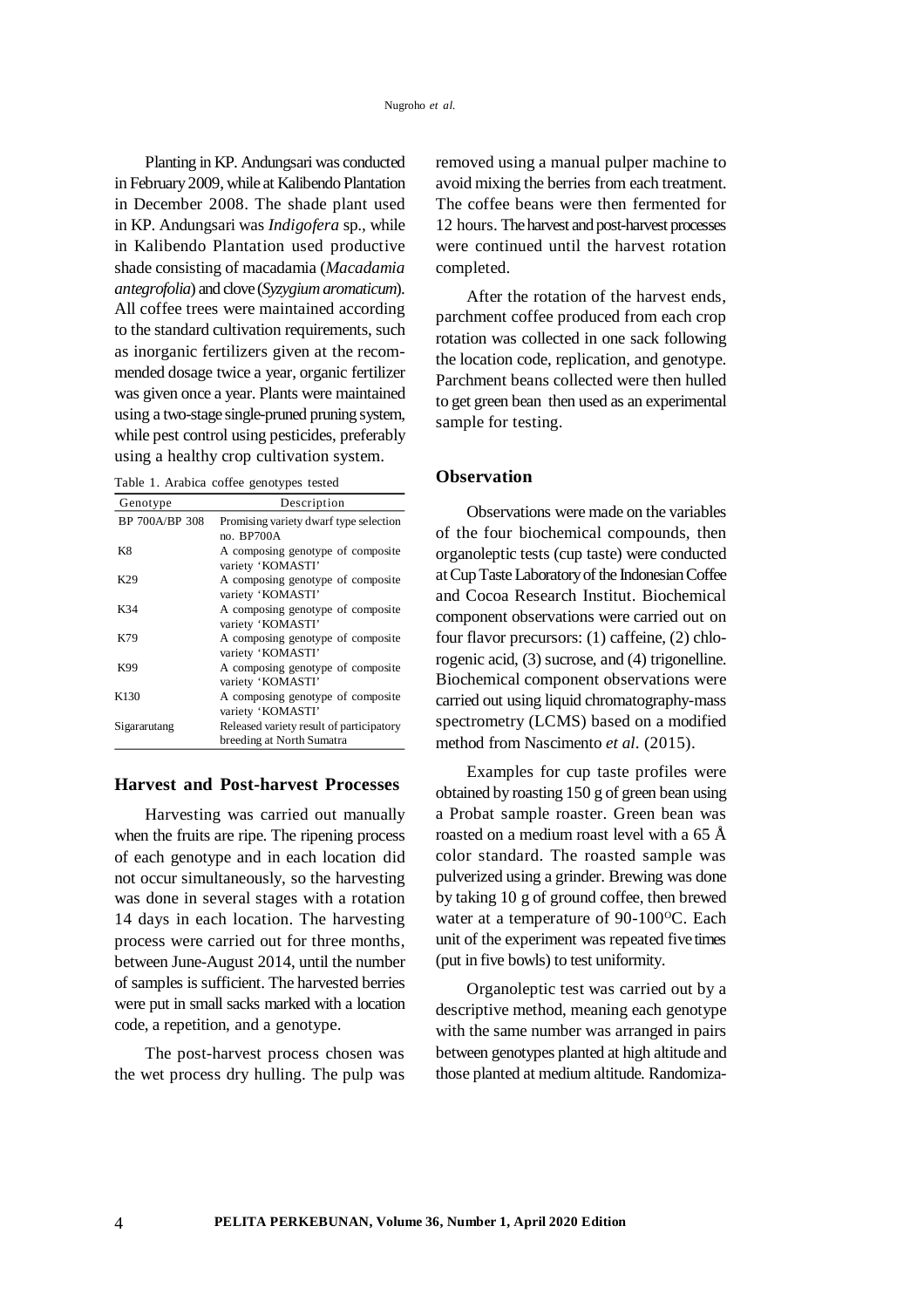tion was carried out in each pair, so the panelists assessed objectively. This method also aimed to reduce errors due to subjectivity and physiological effects such as fatigue, hungry/ satiety, and emotional panelists so that the result data is more accurate.

Each sample was tested by three trained and certified panelists as cup taster panelists from the Indonesian Coffee and Cocoa Research Institute. The assessment process used a system developed by Lingle (1986 *a*, *b*) of the Specialty Coffee Association (SCA) by giving a score between 1-10 on each variable. Variable observed include; fragrance and aroma, flavor, aftertaste, body, acidity, uniformity, sweetness, balance, clean cup, overall, and total score. Each sample tested also received comments from panelists to describe the flavors that were not represented by the checklist.

### **Data Analysis**

Data analysis was done on each component of quality with different analytical methods adjusted for the study and expected results. The content of biochemical compounds was analyzed using combined analysis to determine the effect of genotype, environment, and interactions of genotype  $\times$  environment. According to Neter *et al.* (1996) the combined analysis model of variance is

$$
Y_{ijk} = \mu + L_i + B_{k(i)} + G_j + (LG)_{ij} + E_{ijk}
$$

Where:

| i              | $= 1, 2$                                               |
|----------------|--------------------------------------------------------|
| j              | $= 1, 2, 3, 4, 5, 6, 7,$ and 8                         |
| k              | $= 1, 2, 3$                                            |
| $Y_{ijk}$      | $=$ direct variable of treatment at the i-location, j- |
|                | genotype, and k-group                                  |
| μ              | $=$ general average                                    |
| L,             | $=$ i-location influence                               |
| $B_{k(i)}$     | $=$ k-group influence nested in the i-location         |
| $G_{i}$        | $=$ the influence of the j-genotype                    |
| $(\dot{L}G)$ . | $=$ the influence of j-genotype interactions at the    |
|                | <i>i</i> -location                                     |
| $E_{_{iik}}$   | $=$ trial error at the i-location, j-genotype in k-    |
|                | group                                                  |

Variables that show significantly different results based on the analysis of the combined variety, then post hoc test were cup taste profile analyzed using the honestly significant difference (HSD) test method at  $\alpha = 5\%$ .

## **Cup Taste Profile and Biochemical Compounds Correlation**

Organoleptic test results by the SCA method revealed that flavor data consists of eleven flavor variables : fragrance/aroma, flavor, aftertaste, acidity, body, balance, sweetness, clean cup, uniformity, overall and total score. Seven variables were analyzed using principal component analysis (PCA), while four others were not included in the analysis process. Of those four variables, three of them were qualitative variables (sweetness, uniformity, and cleancup), and the last one is the total score which is a function of the sum of the other nine variables.

According to Mattjik & Sumertajaya (2011) the PCA is a linear combination of p origin variables, therefore

$$
Y = A \; X
$$

Where:

$$
Y = \begin{bmatrix} Y_1 \\ \cdots \\ Y_p \end{bmatrix} A = \begin{bmatrix} a_{11} & \cdots & a_{1p} \\ \cdots & \cdots & \cdots \\ a_{p1} & \cdots & a_{pp} \end{bmatrix} X = \begin{bmatrix} X_1 \\ \cdots \\ X_p \end{bmatrix}
$$

so the principle component (PC1) can be written as:

$$
Y_1 = a_{11}X_1 + a_{12}X + \dots + a_{1p}X_p
$$
  

$$
Y_1 = a_1X
$$

Having a variety of:  $S_{y2}^2$  var  $(a_1X) = a_1Sa_1$ 

The selection of the vector coefficient of PC 1 is such way that the variance is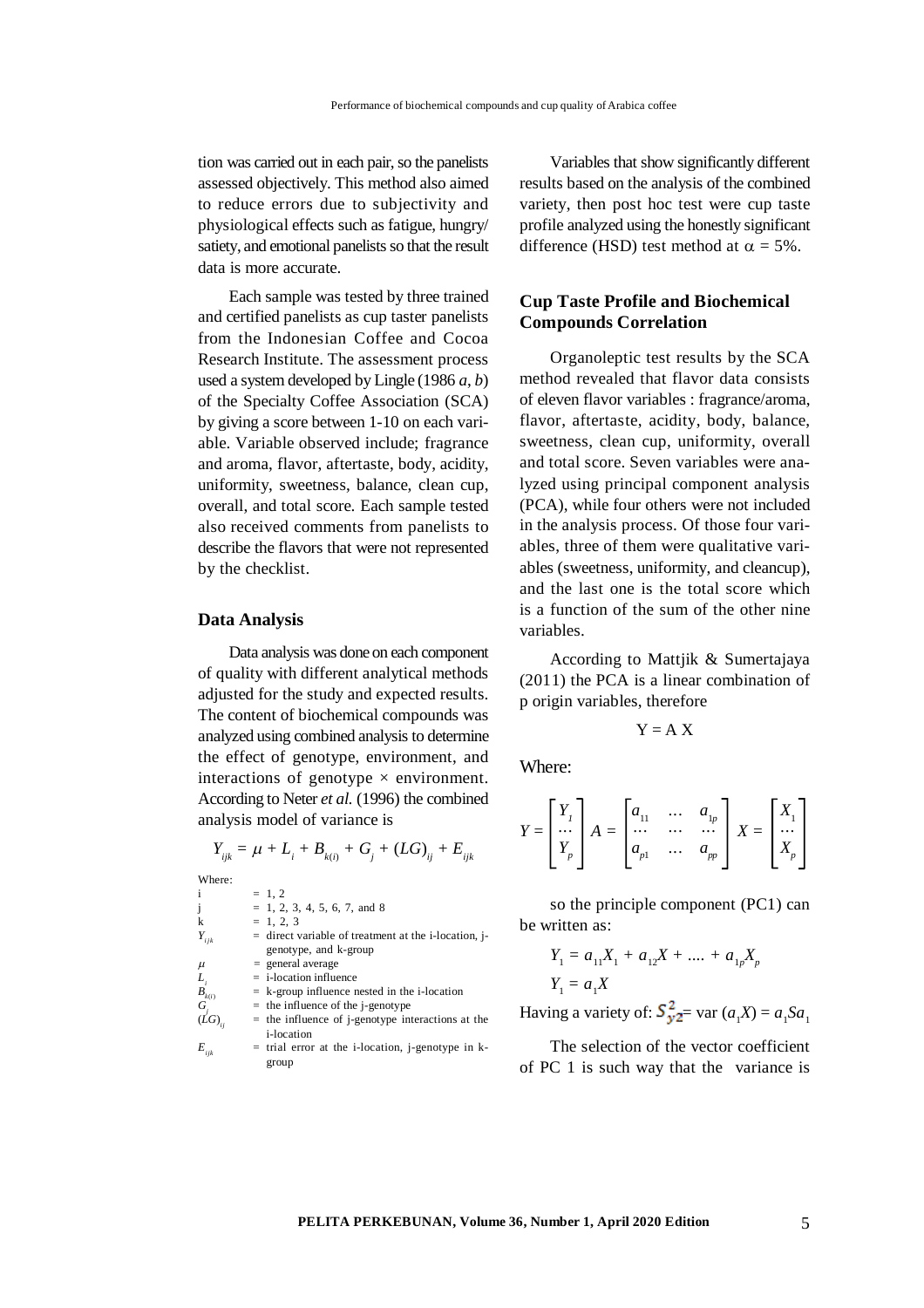the largest of others. To get this, it can be done through the Lagrange equation with constraint  $= 1$ . For PC 2, it should be

 $Y_2 = a_{21}X_1 + a_{22}X_2 + \ldots + a_{2p}X_p$  $Y_2 = a_1 X$ Having a variety of:  $S_{y2}^2$  = var  $(a_2X) = a_2Sa_2$ 

The selection of the coefficient vector  $a_1 a_1$  is such way that the range  $S_{y2}^2$  is maximum with constraints  $a_2 a_2 = 1$  and Cov (Y1, Y2)  $= a_1 Sa_2 = 0$  or  $a_1 Sa_2 = 0$ . To achieve this, Lagrange equation can be applied.

Principle component analysis is carried out through the R X64 3.2.2 program, using the R-Commander graphic interface (GUI). R-Commander is one of the RGUI with a simple display. It can be activated by installing the Rcmdr library in the R program (Tirta, 2005). Furthermore, to be able to perform PCA, the library used is FactoMineR and the graphical interface installed on the R-Commander is the RcmdrPlugin and FactoMineR library. The FactoMineR library package is a multivariate data analysis package with an open source license (Lee *et al*., 2008).

Correlation between variables and PC values representing a variable group was done by principal component analysis (Husson *et al*., 2010). The analysis was performed through several stages: (1) calculating PC values representing variable groups, in this case, the observed variables were cup taste profile variable consisting of seven variable (fragrance/aroma, flavor, aftertaste, acidity, body, balance, sweetness, cleanup, overall and total score), (2) after obtaining PC that represents the cup taste profile variable, correlation analysis was carried out between the biochemical variable with the PC formed in stages 1, and (3) to facilitate the interpretation of results especially if the number of variables were observed too many, a biplot graph can be made between the correlation coefficients of each variable and the formed  $PC$ .

The correlation between biochemical quality variables and cup taste profile variable groups was analyzed using PCA contained in the FactoMineR package. Seven flavor variables (fragrance/aroma, flavor, aftertaste, acidity, body, balance, and overall) were selected as active variables, that was the main variable reduced to PC, while the biochemical compound variables were selected as complementary variables. The analysis was carried out on each altitude growing locations and the combined data to determine the consistency of the correlations formed.

### **RESULTS AND DISCUSSION**

#### **Biochemical Compounds**

The results of the combined analysis of variance on the trigonelline, sucrose, and caffeine compounds showed that the diversity was caused by the influence of interactions between genotypes  $\times$  altitude, while the diversity of the content of chlorogenic acid compounds was caused by genotype influences (Table 2). This result is different from the study conducted by Getu *et al*. (2009) about multilocation experiments on 16 Arabica coffee genotypes in three locations at an altitude of more than 1,500 m asl. The results showed that there was no interaction of genotype  $\times$  environment on caffeine. fat, trigonelline, sucrose, and chlorogenic acid.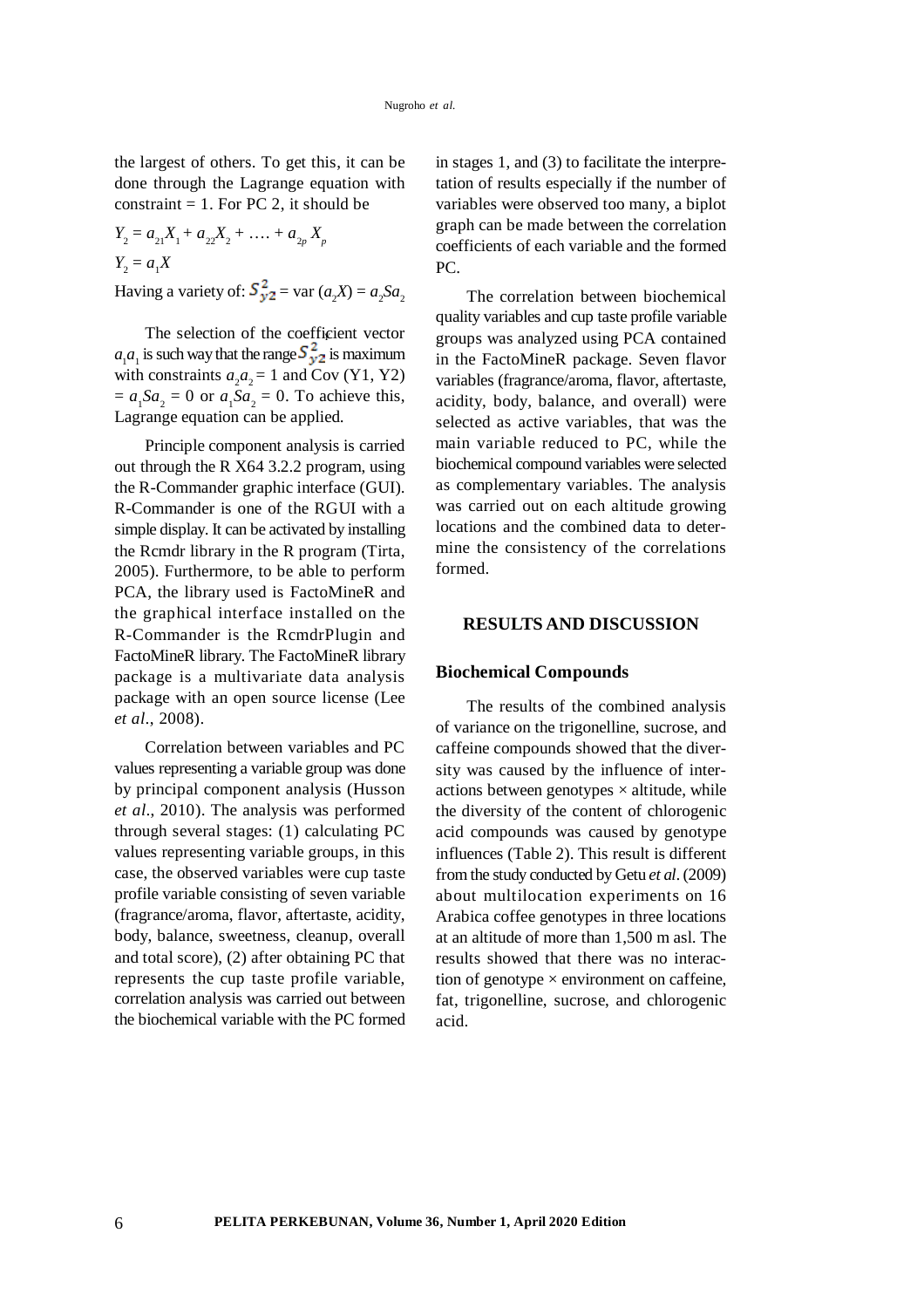| TWOIG MI THOUGHT OF SOMEOMIGHT WHINT ON THEINGED DEOGRAPHINGS SOMEOMY |      |              |                  |         |          |
|-----------------------------------------------------------------------|------|--------------|------------------|---------|----------|
| Source of variation                                                   | df   | Trigonelline | Chlorogenic acid | Sucrose | Caffeine |
| Altitude                                                              |      | **           | ns               | **      | **       |
| Block (Altitude)                                                      |      | ns           | ns               | ns      | ns       |
| Genotype                                                              |      | **           | **               | **      | **       |
| Genotype $\times$ Altitude                                            |      | **           | ns               | **      | **       |
| Coefficient variation (%)                                             | 3.72 | 22.93        | 2.62             | 4.60    |          |

Table 2. Result of combined analysis on variable biochemical content

Notes: df : degree of freedom; \*\*: very significant different at 1% level; ns: non significant different.

#### **Trigonelline**

Trigonelline content in the high altitude had a higher average value than in the medium altitude. Genotype K29 was the genotype that had the highest content of trigonelline in all locations, followed by K99 and K34. BP700A was the genotype that had the lowest trigonelline content in all locations (Table 3). According to Guyot *et al*. (1996) altitude affects the trigonelline content, although the increase due to the addition of height is quite small. The results of this study indicated an increase in trigonelline content from the medium altitude to high altitude by 14%. According to Sridevi & Parvatam (2013), the trigonelline content of Robusta coffee is also positively correlated with altitude, the higher the planting location, the greater the trigonelline content.

### **Chlorogenic Acid**

Based on the combined analysis of variance on the chlorogenic acid variable, the variance formed is caused by the influence of genotypes. The K8 genotype had the highest mean value of chlorogenic acid levels, while the K79 genotype had the lowest average value of chlorogenic acid (Table 4). These results strengthen the opinion of Guyot *et al*. (1996) that the altitude does not significantly affect the content of chlorogenic acid. The content of chlorogenic acid was more influenced by genotypes. Likewise, the results by Getu *et al*. (2009) and Kassaye *et al.* (2019) which revealed that the diversity in the variable

chlorogenic acid content is more influenced by differences in genotype than differences in the growing environment. More detailed research on the effect of altitude on the content of chlorogenic acid was also carried out by Joet *et al.* (2010). The results showed that the formation of chlorogenic acid in seeds was not determined by the altitude but by the average daily temperature during seed formation. However, a study carried out by Sridevi & Parvatam (2013) on Robusta coffee showed that the higher the location, the higher the content of chlorogenic acid.

#### **Sucrose**

The results of HSD test on the sucrose content showed that the higher the location, the higher the sucrose content of all genotypes. The mean value of sucrose content in the A1 was higher than in A2 with a mean increase of 235.6% (Table 5). The K99, K79, and K8 were genotypes that had the highest sucrose content in the A1, while in the A2, the K99 had the highest sucrose content. Genotype K29 was the genotype that had the lowest sucrose content in all locations.

Sucrose is an important precursor in the process of flavor forming. According to Ky *et al*. (2000), the higher the sucrose content, the better the flavor. The difference in sucrose content is strongly influenced by changes in environmental conditions because sucrose is a compound produced from photosynthesis (Huber, 1989). Sucrose is an indication of the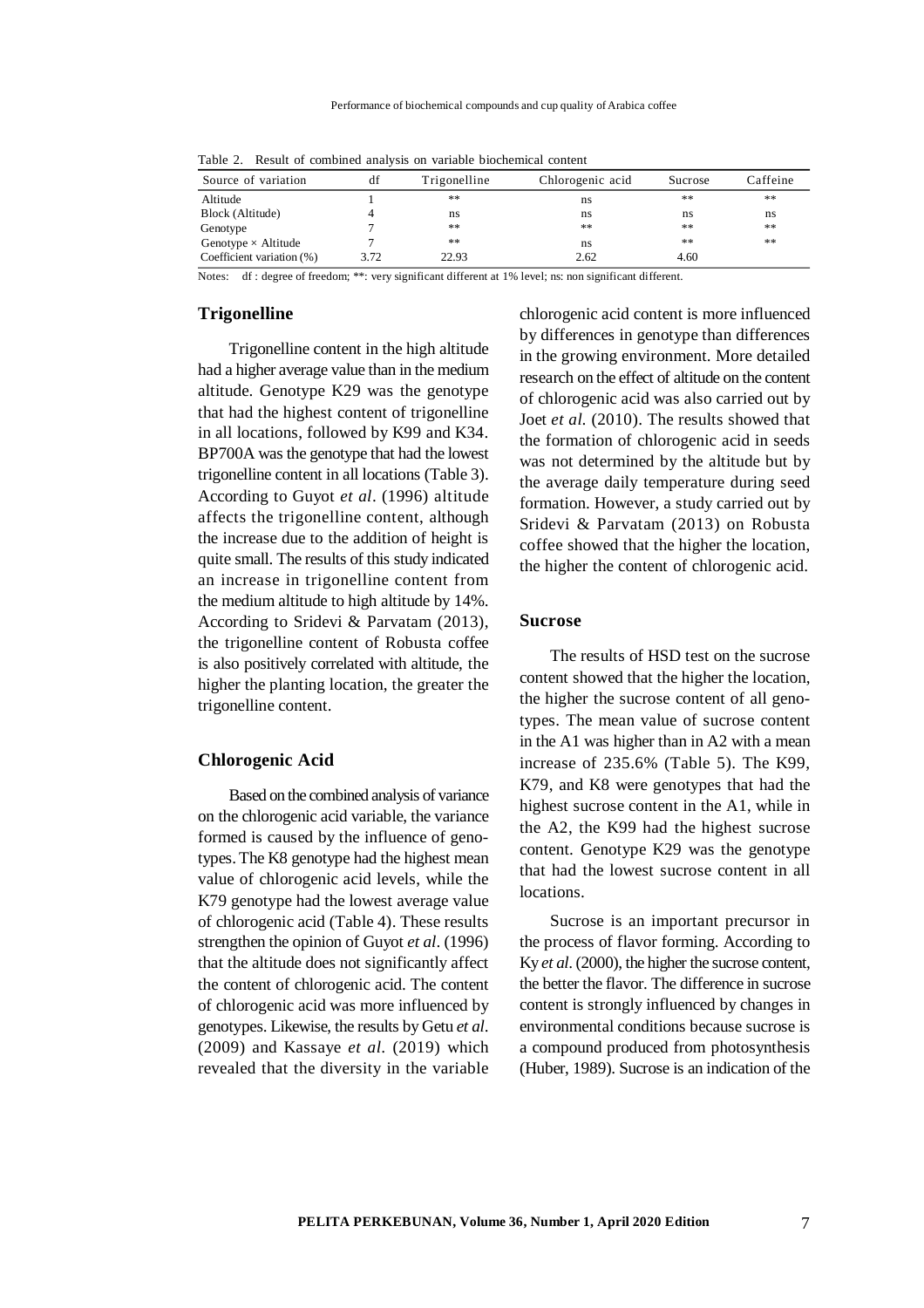| Genotype<br>Altitude |               |        |                   |                   |           |       | Mean             |            |       |
|----------------------|---------------|--------|-------------------|-------------------|-----------|-------|------------------|------------|-------|
|                      | <b>BP700A</b> | K8     | K29               | K34               | K79       | K99   | K <sub>130</sub> | SIG        |       |
|                      |               |        |                   | $\frac{0}{0}$     |           |       |                  |            |       |
| High                 | 0.43e         | 0.61c  | 1.08 a            | 0.76 <sub>b</sub> | $0.45$ de | 0.96a | $0.58$ cd        | $0.50cd$ e | 0.672 |
| Medium               | 0.40t         | 0.56 s | 0.79 <sub>p</sub> | 0.64r             | 0.43t     | 0.72a | 0.54 s           | 0.46 t     | 0.574 |
| Mean                 | 0.422         | 0.583  | 0.939             | 0.704             | 0.442     | 0.837 | 0.561            | 0.482      | ÷     |

Table 3. Trigonelline content (%) of eight genotypes of Arabica coffee at two different altitude

Notes: Values followed by the same letter(s) in the same row are not significantly different according to Honest Significant Different (HSD) at  $\alpha = 5\%$ ; (+) = Interaction. SIG genotype at medium altitude was use two replication only. Value of MSD high altitude 0.1386, MSD medium altitude =  $0.0427$ .

| Table 4. Chlorogenic acid content (%) of eight genotypes of Arabica coffee at two different altitude |  |  |  |  |  |
|------------------------------------------------------------------------------------------------------|--|--|--|--|--|
|                                                                                                      |  |  |  |  |  |

| Altitude | Genotype      |        |                 |               |                   |           |           |         | Mean  |
|----------|---------------|--------|-----------------|---------------|-------------------|-----------|-----------|---------|-------|
|          | <b>BP700A</b> | Κ8     | K <sub>29</sub> | K34           | K79               | K99       | K130      | SIG     |       |
|          |               |        |                 | $\frac{0}{0}$ |                   |           |           |         |       |
| High     | 6.194         | 7.853  | 8.289           | 5.406         | 6.072             | 5.879     | 6.471     | 6.740   | 6.613 |
| Medium   | 7.116         | 10.118 | 8.672           | 5.981         | 4.916             | 7.351     | 6.216     | 8.848   | 7.339 |
| Mean     | $6.65$ ab     | 8.99 a | 8.48 ab         | 5.69 ab       | 5.49 <sub>b</sub> | $6.61$ ab | $6.34$ ab | 7.58 ab |       |

Notes: Values followed by the same letter(s) in the same row are not significantly different according to Honest Significant Different (HSD) at  $\alpha = 5\%$ ; (-) = No Interaction. SIG genotype at medium altitude was use two replication only. Value of MSD genotype = 3.0625.

| Table 5. Sucrose content (%) of eight genotypes of Arabica coffee at two different altitude |  |  |  |  |  |
|---------------------------------------------------------------------------------------------|--|--|--|--|--|
|---------------------------------------------------------------------------------------------|--|--|--|--|--|

| Altitude | Genotype      |         |        |         |        |           |           |                    | Mean  |
|----------|---------------|---------|--------|---------|--------|-----------|-----------|--------------------|-------|
|          | <b>BP700A</b> | K8      | K29    | K34     | K79    | K99       | K130      | SIG                |       |
|          |               |         |        | $\%$    |        |           |           |                    |       |
| High     | 6.28c         | 7.76 ab | 4.77 d | 5.84 cd | 8.10 a | 8.53 a    | $5.80$ cd | 6.69 <sub>bc</sub> | 6.722 |
| Medium   | $2.79$ st     | 2.66r   | 2.46 u | 2.73t   | 3.22q  | $3.34\;p$ | $2.78$ rs | 2.82r              | 2.853 |
| Mean     | 4.537         | 5.208   | 3.616  | 4.284   | 5.663  | 5.937     | 4.597     | 4.754              |       |

Notes: Values followed by the same letter(s) in the same row are not significantly different according to Honest Significant Different (HSD) at  $\alpha = 5\%$ ; (+) = Interaction. SIG genotype at medium altitude was use two replication only. Value of MSD high altitude 1.2203, MSD medium altitude =  $0.1393$ .

level of coffee berries maturity and is greatly influenced by environmental conditions, especially altitude. The results of this study are in line with the research conducted by Worku *et al*. (2017) showing an increase in the content of sucrose due to the altitude of the planting site. A decrease in sucrose was caused by a decline in altitude from 1,400 m asl. to 1,100 m asl, which reached up to 10% (Guyot *et al*., 1996). The decrease in sucrose content from the A1  $(1,250 \text{ m as}l.)$ to the A2 (700 m asl.) was 135.6%. This shows that changes in environmental conditions at an altitude of 700 m asl. causes a decrease in the physiological ability of coffee plants so that they can not produce and accumulate photosynthesis properly.

#### **Caffeine**

Based on the combined analysis of variance, the diversity of caffeine levels is caused by the effect of interactions between genotypes  $\times$  altitude (Table 2). K8 was the genotype that had the highest caffeine content in the both altitudes. K130 genotype had the lowest caffeine content in both altitudes (Table 6). According to Farah *et al.* (2006), genetic variation has greater effect in controlling the caffeine content of seeds compared to environment and cultivation practices. These results was possible because caffeine is formed when the seeds are still young, then the formation of caffeine will decrease along with the age of seeds (Maluf *et al.*, 2009; Perrois *et al*., 2015), so that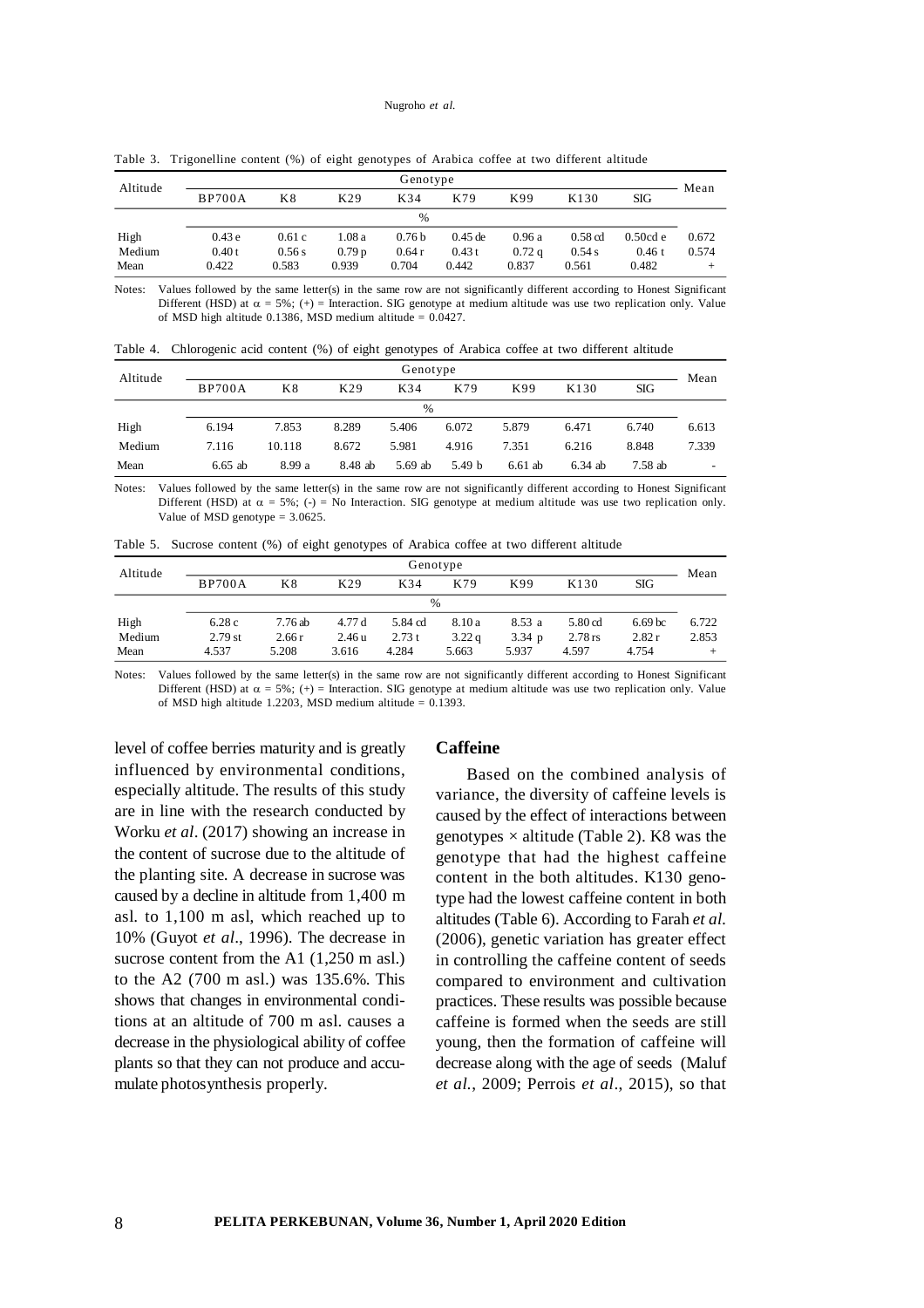| Altitude |               | Genotype          |                   |            |                    |            |       |            |       |
|----------|---------------|-------------------|-------------------|------------|--------------------|------------|-------|------------|-------|
|          | <b>BP700A</b> | K8                | K29               | K34        | K79                | K99        | K130  | <b>SIG</b> | Mean  |
|          |               |                   |                   | %          |                    |            |       |            |       |
| High     | 1.05 b        | 1.24 a            | $1.04 \text{ bc}$ | $0.89$ def | $0.85$ ed          | $0.94$ cde | 0.79f | $0.97$ bcd | 0.972 |
| Medium   | $0.67$ gr     | 1.17 <sub>p</sub> | $0.71$ q          | $0.62$ gr  | 0.60 <sub>qr</sub> | $0.63$ gr  | 0.58r | $0.64$ ar  | 0.707 |
| Mean     | 0.863         | 1.204             | 0.879             | 0.757      | 0.725              | 0.784      | 0.686 | 0.841      |       |

Table 6. Caffeine content (%) of eight genotypes of Arabica coffee at two different altitude

Notes: Values was followed by the same letter(s) in the same row are not significantly different according to Honest Significant Different (HSD) at  $\alpha = 5\%$ ; (+) = Interaction. SIG genotype at medium altitude was use two replication only. . Value of MSD high altitude  $0.1143$ , MSD medium altitude = 0.1134.

differences in fruit maturity due to the altitude differences does not cause differences in caffeine content.

Environmental conditions greatly affect the performance of biochemical compounds of Arabica coffee genotypes tested. The diversity formed in the test is mostly caused by environmental influences and followed by genotypes. The influence of genotype  $\times$  environment interaction on the quality characteristics of Arabica coffee will limit the development of Arabica coffee varieties that can adapt widely to various environmental conditions. Genotype  $\times$  environment interactions can hinder the progress of selection, often interfere in the selection of superior varieties (Eberhart & Russell, 1966), and complicate to make valid conclusions if a variety experiment is carried out in a wide range of environments Nasrullah (1981). Development of Arabica coffee should be carried out using locationspecific varieties so that the quality of coffee is acceptable by consumers. Conservation and enrichment of germplasm, evaluation, and mapping of the quality of superior genotypes in various environmental conditions must be done to obtain new varieties with a specific location.

### **Cup Taste Quality**

The results of Principle components analysis of Arabica's seven variables flavor obtained seven eigenvalues. Determination

of the amount of PC was based on the method of the minimum percentage value of diversity that can be explained, so it was selected PC1 (explaining 84.18% diversity of data) and PC2 (13.94% diversity of data) (Table 7). The cumulative total diversity that could be explained by PC1 and PC2 of 98.1% was already high, so the values of PC1 and PC2 will be used for further analysis. According to Mattjik & Sumertajaya (2011), there was no standard benchmark for the minimum percentage of diversity, but 70% was the minimum standard that is often used.

Based on the correlation value of each variable to the value of PC, PC1 represents seven flavor variables (fragrance, flavor, aftertaste, acidity, balance, and overall) and PC2 represents one variable, that is the body (Table 8).

Biplot graphs formed from PC1 and PC2 divide the flavor of eight Arabica coffee genotypes into two groups, namely the genotype group planted in high altitude environment and the genotype group planted in medium altitude. Genotypes in high altitude are grouped into quadrants one and quadrants two with positive PC1 regions, while genotypes planted in medium altitude were in quadrants three and four with negative PC1 values (Figure 1). These conditions indicate that the cup taste of genotypes planted in high altitude has a high PC1 value (fragrance, flavor, aftertaste, acidity, balance, overall, and total score), whereas genotypes planted in medium altitude have low PC1 values.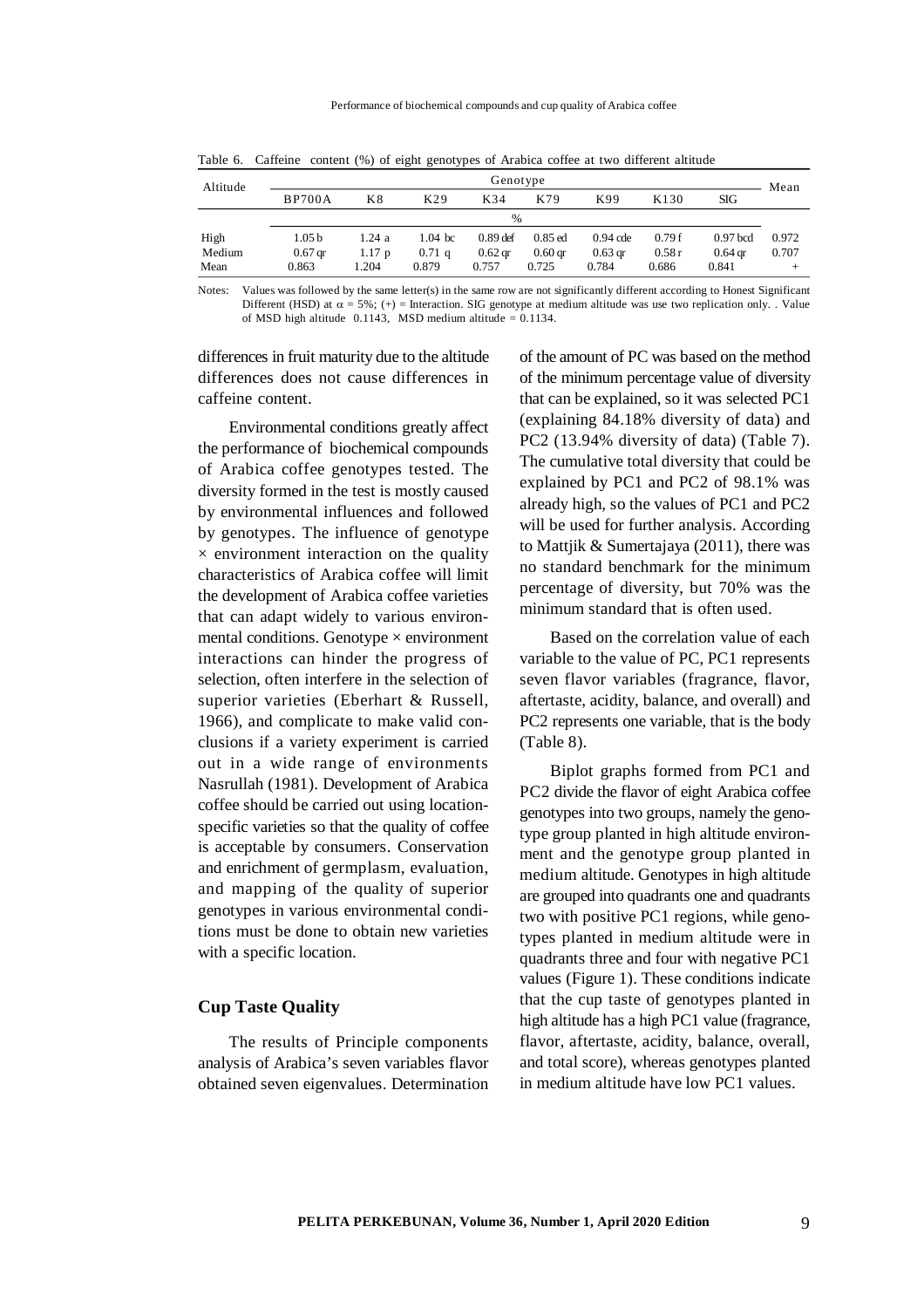| PC | Eigenvalue | Percentage of variance (%) | Cumulative percentage of variance (%) |
|----|------------|----------------------------|---------------------------------------|
|    | 5.893      | 84.18                      | 84.18                                 |
|    | 0.976      | 13.94                      | 98.12                                 |
|    | 0.064      | 0.92                       | 99.04                                 |
|    | 0.043      | 0.60                       | 99.64                                 |
|    | 0.015      | 0.22                       | 99.86                                 |
| h  | 0.007      | 0.09                       | 99.96                                 |
|    | 0.003      | 0.03                       | 100                                   |

Table 7. Eigenvalue of cuptaste attribute

Table 8. Correlation of cuptaste attribute to eigenvalue

| Variable   | PC1   | PC2      |
|------------|-------|----------|
| Fragrance  | 0.957 | $-0.193$ |
| Flavor     | 0.995 | 0.003    |
| Aftertaste | 0.992 | 0.036    |
| Acidity    | 0.981 | $-0.084$ |
| Body       | 0.265 | 0.963    |
| Balance    | 0.989 | 0.019    |
| Overall    | 0.994 | $-0.046$ |



Figure 1. Biplot graph of principal component analysis of cuptaste attribute based on PC1 and PC2.  $(A1 = high altitude; A2 = medium altitude).$ 

## **Altitude Effect**

Principle component analysis on cup taste profile variable brought the genotypes into two groups: high altitude group and medium altitude genotype group. The results of this grouping indicate that the altitude has a very big influence on the quality of the coffee flavor. The characteristics of the flavor are

also very different. Based on the panelist comments, the characteristics of genotypes planted in the high altitude are floral, spicy, fruity that point to lemons. The characteristics of Arabica grown in medium altitude tend to be herbs, green, and grassy. According to Decazy *et al*. (2003), Arabica grown at an altitude of lower than 850 m asl. tends to produce high bitterness, scented grassy,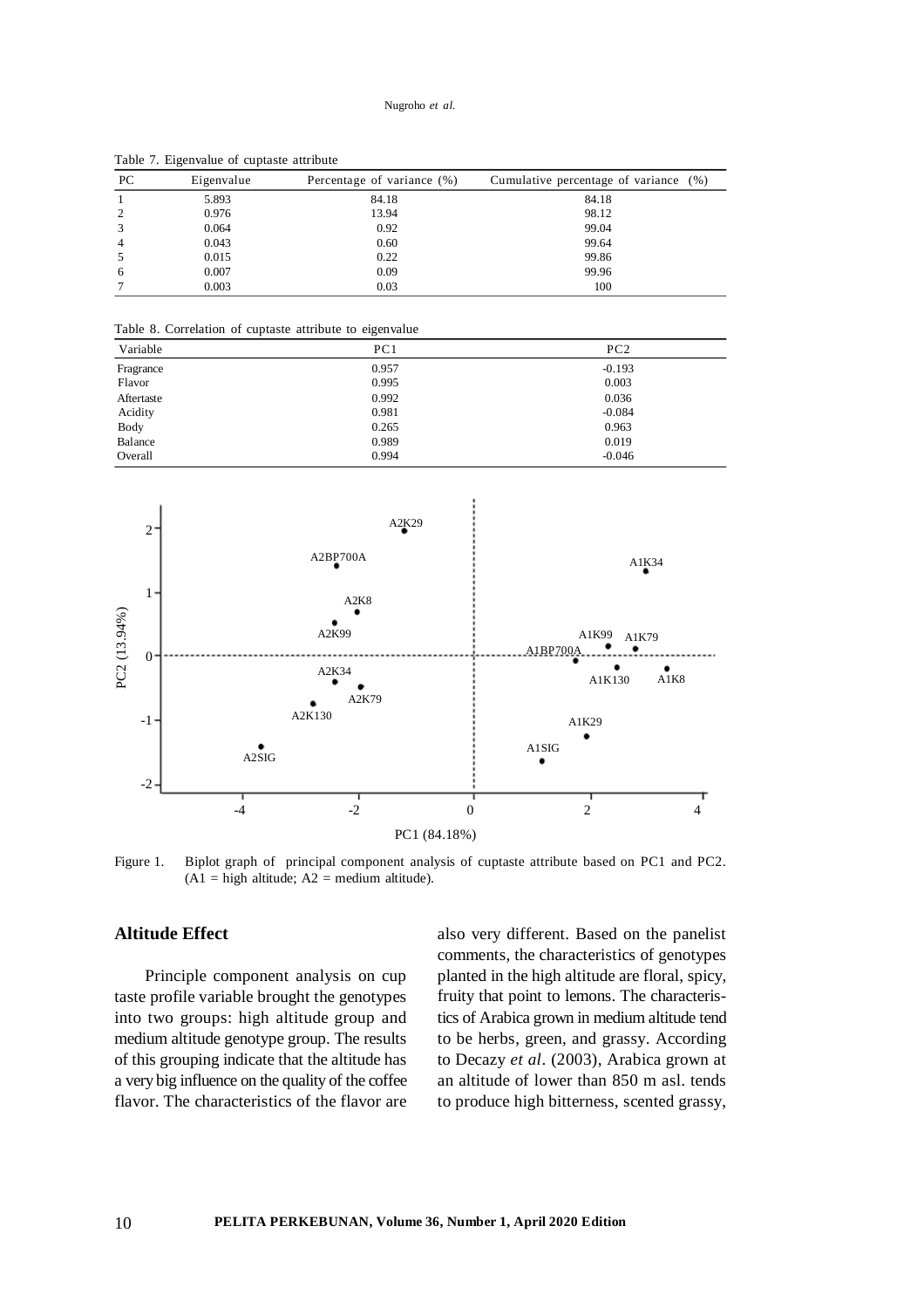and astringent. Flavor profile in the high altitude environment has a much better value on the fragrance, flavor, aftertaste, acidity, balance, and overall (Figure 2). Flavors that do not change due to an altitude decrease is the body.

The altitude gives a big influence on the quality of the coffee (Bertrand *et al.,* 2006; Lara-Estrada & Vaast, 2006). Altitude will affect the daily temperature, generally, an increase in height of 100 m will reduce the average daily temperature by 0.6°C (Descroix & Wintgens, 2004). The temperature has an important role in the phenology cycle of coffee plants, especially in the phase of development and processing of coffee beans (Guyot *et al*., 1996). At lower temperatures, there is a delay in fruit ripening, so the fruit filling process becomes longer and more perfect (Vaast *et al*., 2006). Coffee planted in the high altitude also tends to have a leaf area : fruit ratio produced larger than in the lowlands. The higher the leaf area ratio : number of fruits will increase the supply of carbohydrates in the fruit (Vaast *et al*., 2005).



Figure 2. Cuptaste profile of tested genotypes at high altitude (A1) and medium altitude (A2).

Improving the quality of Arabica coffee in the medium altitude can be done with genetic improvement of plants. The utilization of modern varieties, such as hybrid varieties crossing between inter specific species with better adaptability to marginal environmental

conditions, has been widely reported (Bertrand *et al*., 2006). Modern varieties was formed from the crossing between traditional Arabica varieties (pure line Arabica coffee) and offspring from the crossing of Arabica coffee with other coffee species such as Robusta (*C. canephora*) and Liberica coffee (*C. liberica*) (often referred to as introgressed variety). The main purpose of the crossing is to obtain resistance genes belonging to the species *C. canephora* or *C. liberica*. Initially, modern coffee varieties were less favored by consumers because the quality of the flavor was not as good as traditional varieties, but after undergoing the advanced selection process, many modern varieties with flavors not significantly different from traditional varieties were obtained (Bertrand *et al*., 2006; van der Vossen, 2009; Sobreira *et al.*, 2015)

Modifying the conditions of the microclimate in the medium altitude to improve the cup quality of the coffee can be done through planting shade trees. It reduces the surface temperature of the soil and leaves, maintains the stability of daily temperature fluctuations around plants, however; it can inhibit plant vegetative growth and flowering induction which results in a decrease in plant productivity (Snoeck & Lambot, 2004). Shade ttree can reduce the productivity of coffee by 20%, but it will protect the plant from production fluctuations due to the nature of the biennial bearing (Vaast *et al.*, 2005). The decrease in productivity due to the shade will also be compensated by improvement the quality of Arabica because competition between fruits for nutrition will be reduced, increase the leaf area, number of fruit, and slow the ripening of the fruit for about one month (Vaast *et al*., 2006).

In addition by providing shade tree, the quality improvement of Arabica at the medium altitude can be done by intensive fertilization. Fertilization has a positive influence on coffee flavor in suboptimum-optimum land conditions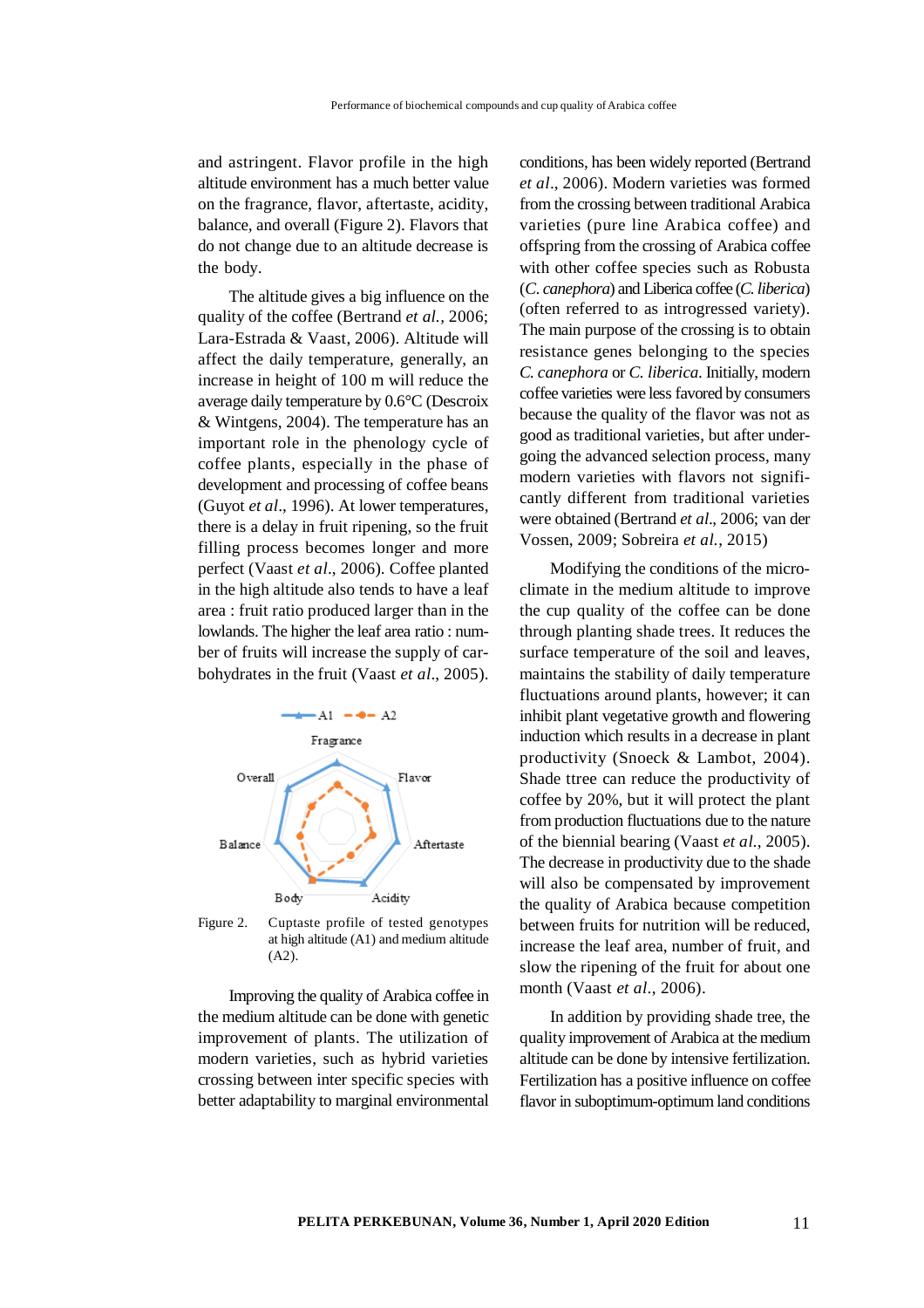(630-1,350 m asl.) (Lara-Estrada & Vaast, 2006). Fertilization has a positive influence on the characteristics of seed size, seed weight, and reduces the formation of abnormal seeds. Fertilization also increases the accumulation of flavor precursor compounds, which will ultimately produce good quality coffee (Decazy *et al*., 2003; Franca *et al*., 2005). The combination of the use of location-specific varieties, the providing of shade, and the fertilizing can improve the quality of the Arabica coffee.

This research was conducted in different climatic conditions with different rainfall. The rainfall was not used as a single factor that could influence research results. The optimal rainfall interval for growing Arabica was 1,400–2,000 mm per year with a maximum of 3000 mm (Wintgens, 2004). Rainfall in high and medium altitudes are still within this interval so that it was still optimum for coffee growing. According to Silva *et al.* (2005), the amount of water (irrigation/rain) was not the main factor affecting the chemical content of the seeds. The main factor influencing the quality of coffee beans was the planting site, combining the influence of height, soil type, rainfall and other factors which shape the characteristics of the growing environment. A recent study on the effect of rainfall on the chemical content and the quality of coffee beans was conducted by Joet *et al*. (2015). The results of their study showed that there was no significant correlation between rainfall and the potential evapotranspiration on the quality components, among other lipids, chlorogenic acid, sugar, and caffeine. Therefore, rainfall was not discussed as a single factor that influences the results of this study. The results of the study was only influenced by the interaction of existing environmental factors, namely altitude, temperature, rainfall, soil type, and so on.

### **Genotype Influence**

Principle Component 1 was the largest PC which explains 84.18% of the data diversity so that it can be used as the main reference in selecting genotypes with the best cup quality (Table 7). Biplot graphs from PC1 and PC2 showed that the K8 was the genotype that had the best taste in the highlands, followed by genotypes K34 and K79 (Figure 1). The position of the K8 genotype in the x-axis was the far right so it had the highest PC1 value, meaning that K8 was the genotype which had the best fragrance, flavor, aftertaste, acidity, body, balance, and overall. The results were also shown by the highest K8 total score (84.31) compared to other genotypes (Figure 3). The genotype that had the lowest taste in the high altitude was Sigararutang with a total score of 82.47.

Quadrant three and quadrant four showed that the K29 was the genotype which had the best flavor in the medium altitude (Figure 1, Figure 3), while Sigararutang had the lowest value (78.08).

K34, K79, and K8 are the genotypes that have the best flavor in high altitude, but in medium altitude, the flavor performance decreased, with lower values than K29 genotype. In contrast, the K29 genotype had the best flavor in medium altitude, but in high altitude, the flavor performance was lower than K34, K79, and K8. These conditions indicate that there was an interaction between the genotype  $\times$  altitude growing location. A study conducted by Gichimu *et al*. (2012) on 34 families of 'Ruiru 11' variety in three locations showed an interaction of genotype  $\times$  environment in seven flavor variables (fragrance, flavor, aftertaste, acidity, balance, preference, and total score), whereas in the body, there is no interaction between genotype  $\times$  environment.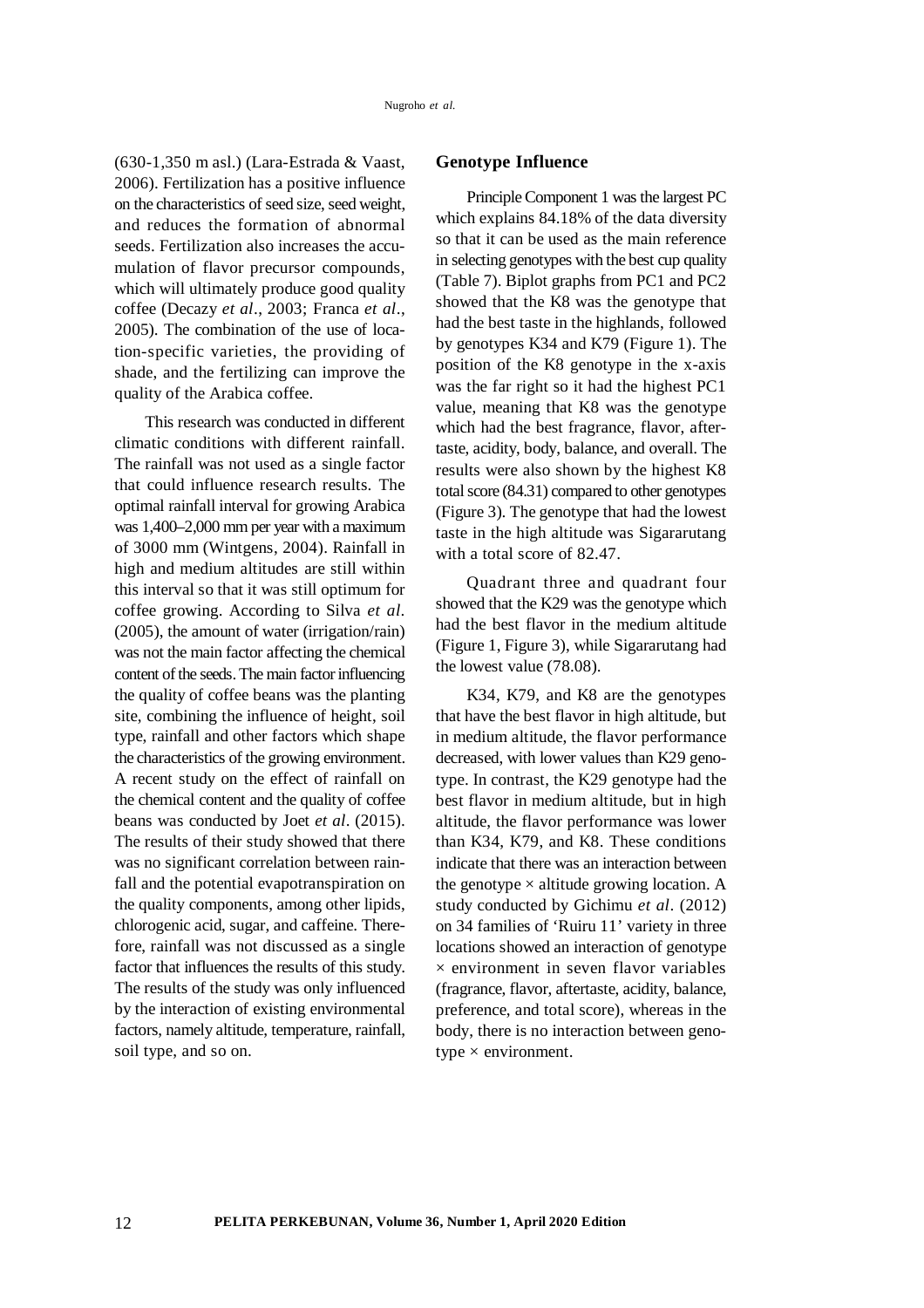



Figure 3. Total score of tested genotypes at high altitude and medium altitude

Another result has been proposed by Bertrand *et al*.(2006), which states that at an altitude of more than 1,200 m above sea level, differences in genotypes do not have a real influence on the flavors, but in the medium altitude (700-900 m above sea level) differences in genotypes give a real influence on flavor produced. The cause was that in the high altitude, limiting factors for plant growth (intensity of pests and diseases, fluctuations in temperature) that can inhibit the process of formation of a good taste was relatively smaller. Almost all genotypes can grow well in the highlands and produce well-developed coffee beans that produce the same high flavor value. The difference only occurs in the specific characteristics of the flavor, such as floral scents are found in Sumatra Arabica coffee, bright acidity in Kalosi Arabica coffee, and spicy in java coffee. In the medium altitude ground environmental conditions, the potential for flavor is strongly influenced by the factor of adaptability and the ability of genotypes to grow and develop in marginal environmental conditions. Therefore, the selection of specific location superior genotypes with adaptability in the medium altitude is very important.

The Sigararutang (SIG) genotype was consistently lower in term of compared to

other genotypes, both in the highland and the medium altitude. Sigararutang is a variety of participatory breeding results from North Sumatra that has good adaptability to the high altitude environments with wet climate types. The results of the Principal Component Analysis show that the Sigararutang variety is relatively unfavorable when planted at a high altitude with a dry climate type and is not suitable when planted at a medium altitude.

## **Biochemical Compounds and Coffee Flavor Correlation**

The results of the PCA on the flavor variables at the highlands obtained two PC which explained 77.17% of diversity (Table 9). Principle component 1 correlates with flavor, aftertaste, acidity, balance and overall flavor variables, while PC 2 correlates with fragrance and body (Table 10).

Principle Components Analysis on flavor variable at the medium altitude obtained two PC which explained 86.13% of the diversity. Principle component 1 explains the diversity of flavors, aftertaste, acidity, body, balance, and overall, while PC2 explains the diversity of fragrance (Table 11).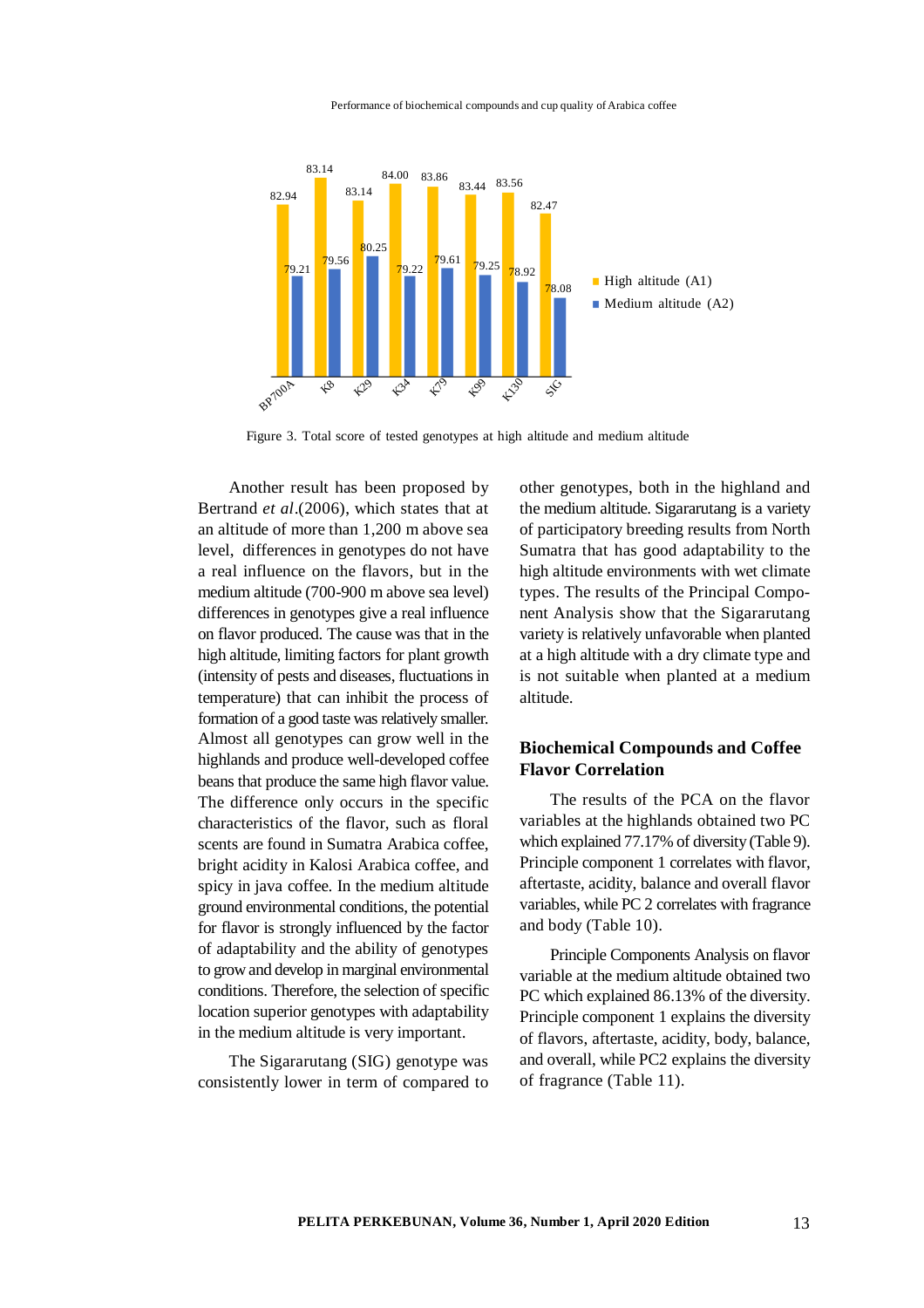#### Nugroho *et al.*

| PC.          | Eigenvalue | Percentage of diversity (%) | Cummulative percentage of diversity (%) |
|--------------|------------|-----------------------------|-----------------------------------------|
|              | 4.27       | 61.05                       | 61.05                                   |
|              | 1.12       | 16.11                       | 77.17                                   |
|              | 0.91       | 13.02                       | 90.19                                   |
|              | 0.29       | 4.21                        | 94.40                                   |
|              | 0.19       | 2.78                        | 97.18                                   |
| <sub>0</sub> | 0.11       | 1.60                        | 98.79                                   |
|              | 0.08       | 1.20                        | 100                                     |

Table 9. Eigenvalue of coorelation matrix on cup taste profile at high altitude (A1)

Table 10. Correlation value of cup taste profile attribute to PC1 and PC2 at high altitude (A1)

| Attribute/Variable | PC1       | PC2       |
|--------------------|-----------|-----------|
| Fragrance          | 0.18      | $0.87$ ** |
| Flavor             | $0.93$ ** | 0.01      |
| Aftertaste         | $0.92$ ** | $-0.05$   |
| Acidity            | $0.81$ ** | $-0.34$   |
| Body               | 0.36      | $0.46$ ** |
| Balance            | $0.92$ ** | 0.11      |
| Overall            | $0.93$ ** | $-0.13$   |
| Trigonelline       | 0.099     | $-0.08$   |
| Chlorogenic acid   | 0.069     | $-0.02$   |
| Sucrosa acid       | 0.150     | 0.08      |
| Caffeine           | 0.082     | $-0.05$   |



Figure 4. Principle component analysis on cup taste profile attribute and correlation between its variables with biochemical content at high altitude (A1)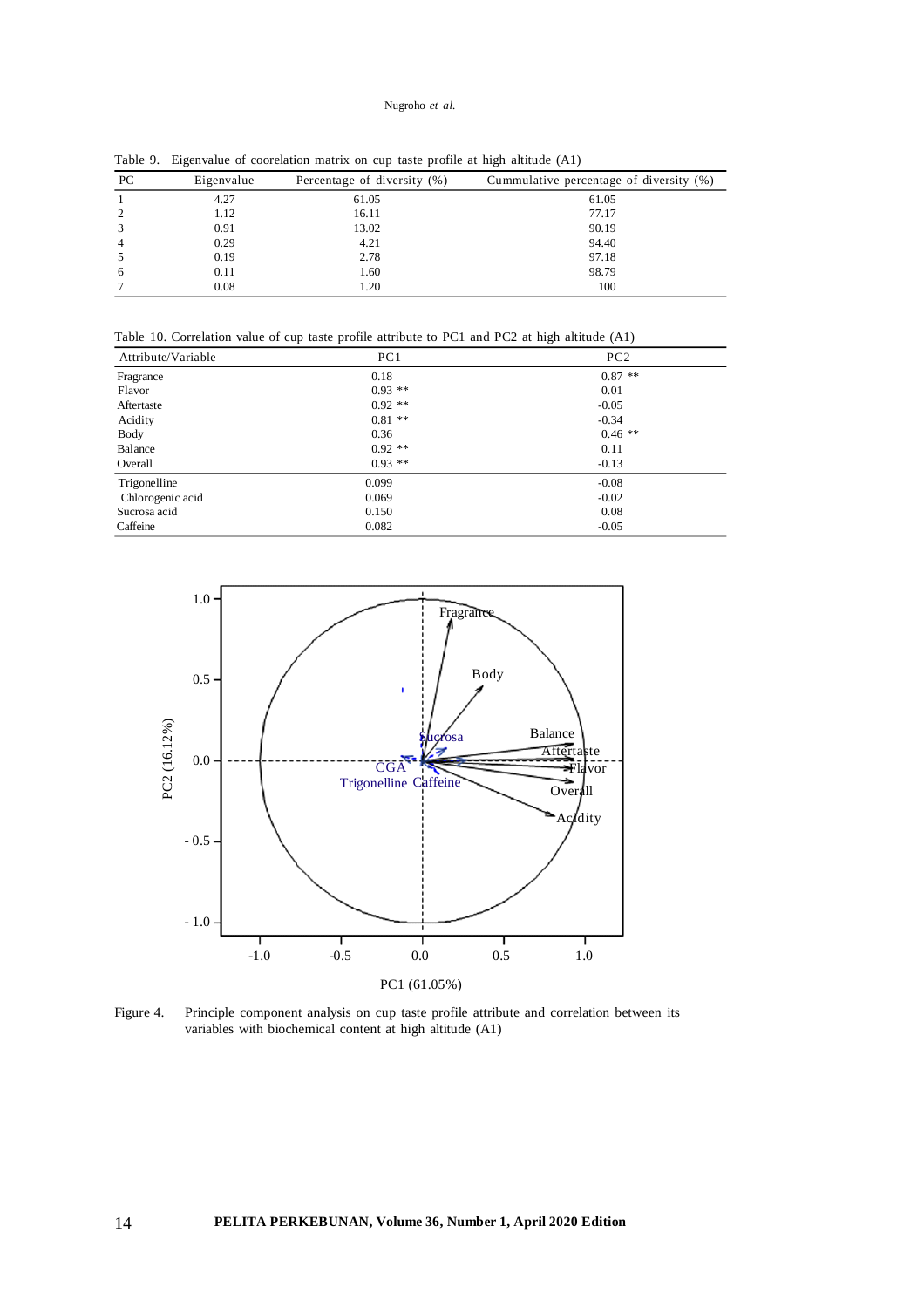Principle component 1 (fragrance) did not have correlation with cup taste variable, whereas PC2 correlated with sucrose content although the correlation value was not significantly different (Figure 5) (Table 12).

Separate Principle Components Analysis can be used to determine the effect of genotypes on the flavor. Comparison of the results of the PCA between the high altitude and medium altitude shows that there are differences

Table 11. Eigenvalue of correlation matrix on cup taste profile at medium altitude (A2)

| PC | Eigenvalue | Percentage of diversity (%) | Cummulative percentage of diversity (%) |
|----|------------|-----------------------------|-----------------------------------------|
|    | 5.05       | 72.19                       | 72.19                                   |
|    | 0.97       | 13.94                       | 86.13                                   |
|    | 0.48       | 6.88                        | 93.01                                   |
|    | 0.19       | 2.81                        | 95.82                                   |
|    | 0.15       | 2.12                        | 97.93                                   |
| h  | 0.10       | 1.45                        | 99.38                                   |
|    | 0.04       | 0.62                        | 100                                     |

Table 12. Correlation value of cup taste profile attribute to PC1 and PC2 at medium altitude (A2)

| Attribute/Variable | PC1       | PC2       |  |
|--------------------|-----------|-----------|--|
| Fragrance          | 0.34      | $0.94$ ** |  |
| Flavor             | $0.94$ ** | $-0.10$   |  |
| Aftertaste         | $0.89**$  | $-0.26$   |  |
| Acidity            | $0.93$ ** | 0.08      |  |
| Body               | $0.78$ ** | $-0.01$   |  |
| Balance            | $0.93$ ** | $-0.10$   |  |
| Overall            | $0.95$ ** | 0.04      |  |
| Trigonelline       | 0.22      | $-0.02$   |  |
| Chlorogenic acid   | $-0.07$   | 0.003     |  |
| Sucrose            | $-0.09$   | $-0.27$   |  |
| Caffeine           | 0.14      | $-0.13$   |  |



Figure 5. Principle component analysis on cup taste profile and its correlation with biochemical compound at medium altitude (A2)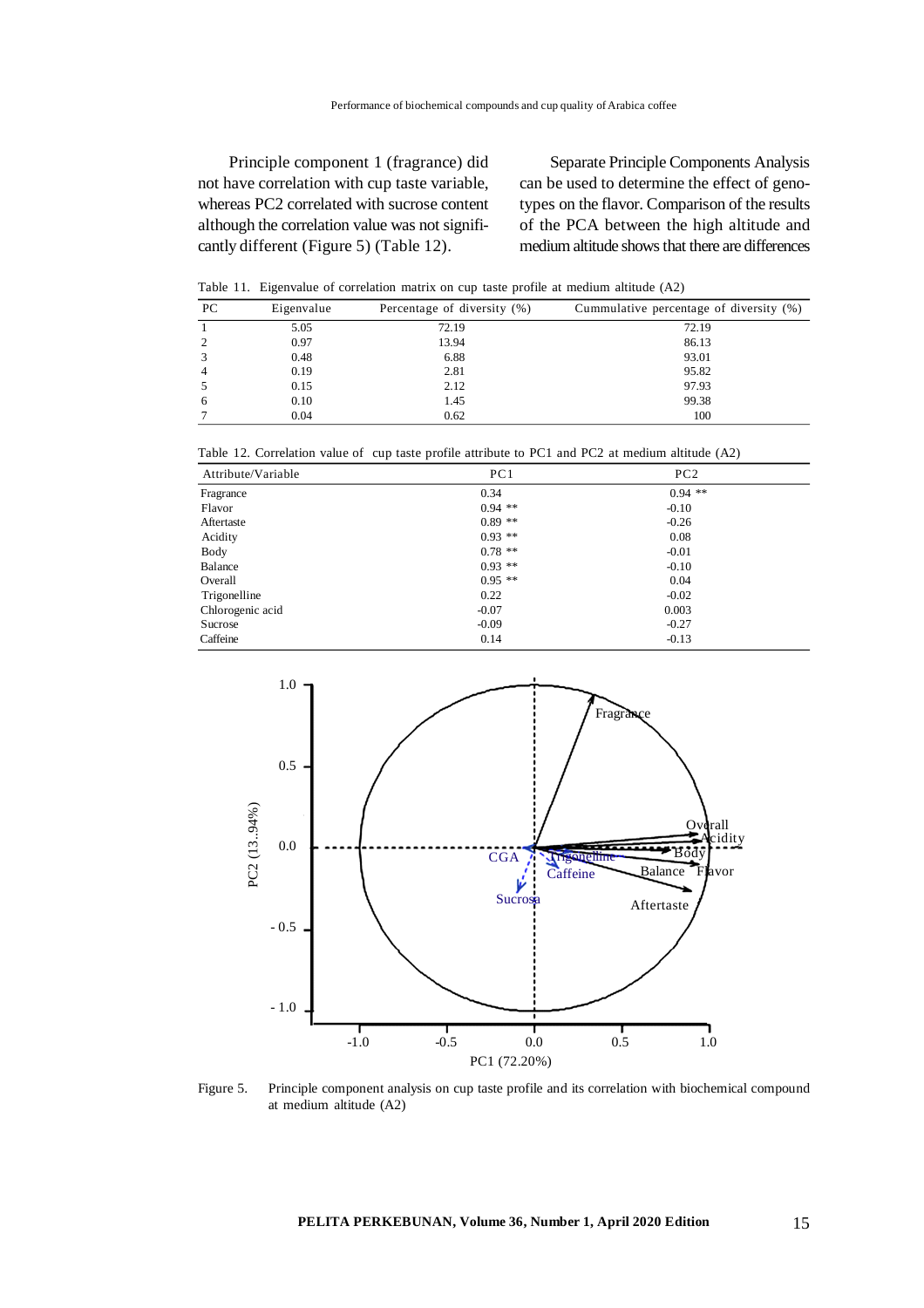in the magnitude of the values of PC1 and PC2 and the composition of the variables that make up them. The amount of diversity that can be explained by PC1 and PC2 in the medium altitudes is 83.13% higher than the highlands (77.17%). These results indicate that at the medium altitudes, the differences in genotype will produce a greater diversity of flavors than the diversity of flavors at highlands. Genotype  $\times$  altitude interactions also cause inconsistencies in the value of the correlation between cup taste profile variables with biochemical quality components.

Result of PCA using combined data (high altitude and medium altitude) obtained two PC, which explained 93.42% diversity of flavor data (Table 13). Principle Component 1 represents the fragrance, flavor, aftertaste, acidity, balance, and overall variables, while PC2 describes the body variable (Table 14). Principle Component 1 had a real and positive correlation with sucrose and caffeine content (Figure 6).

The difference in the results of the PCA of the flavor and its correlation with the content of biochemical compounds showed that the environment had a significant effect on the quality attribute of Arabica coffee. The difference also showed that the genotypes tested changed in quality if planted at medium altitude. A strong correlation between flavor quality variables with biochemical compounds (sucrose, caffeine) is caused by environmental differences. This result can be demonstrated by conducting a partial correlation test on the variables that show a real correlation based on the PCA. The results of the partial correlation test by ignoring the influence of the environment showed that the correlation values were not significantly different (Appendix 1). Altitude had a strong influence on the formation of correlations among the observed variables. The second thing, panelists could not differentiate flavor differences due to the low variance value of a variables in one location. For example, the sucrose variable in high altitude had a

|  |  |  |  |  |  |  | Tabel 13. Eigenvalue of correlation matrix on cup taste profile in high altitude (A1) and medium altitude A2) |
|--|--|--|--|--|--|--|---------------------------------------------------------------------------------------------------------------|
|--|--|--|--|--|--|--|---------------------------------------------------------------------------------------------------------------|

| PC | Eigenvalue | Percentage of diversity (%) | Cummulative percentage of diversity (%) |
|----|------------|-----------------------------|-----------------------------------------|
|    | 5.60       | 80.07                       | 80.07                                   |
|    | 0.93       | 13.35                       | 93.42                                   |
| 3  | 0.29       | 4.22                        | 97.64                                   |
|    | 0.06       | 0.91                        | 98.56                                   |
|    | 0.05       | 0.67                        | 99.23                                   |
| 6  | 0.03       | 0.41                        | 99.64                                   |
|    | 0.02       | 0.36                        | 100                                     |
|    |            |                             |                                         |

Table 14. Correlation value of cup taste profile attribute to PC1 and PC2 at high altitude (A1) and medium altitude (A2)

| Attribute/Variable | PC1      | PC2      |
|--------------------|----------|----------|
| Fragrance          | $0.85**$ | $-0.20$  |
| Flavor             | $0.98**$ | $-0.01$  |
| Aftertaste         | $0.97**$ | $-0.07$  |
| Acidity            | $0.97**$ | $-0.01$  |
| Body               | $0.32**$ | $0.94**$ |
| Balance            | $0.98**$ | 0.00     |
| Overall            | $0.98**$ | $-0.04$  |
| Trigonelline       | 0.26     | 0.01     |
| Chlorogenic acid   | $-0.19$  | 0.23     |
| Sucrose            | $0.81**$ | $-0.25$  |
| Caffeine           | $0.59**$ | $-0.15$  |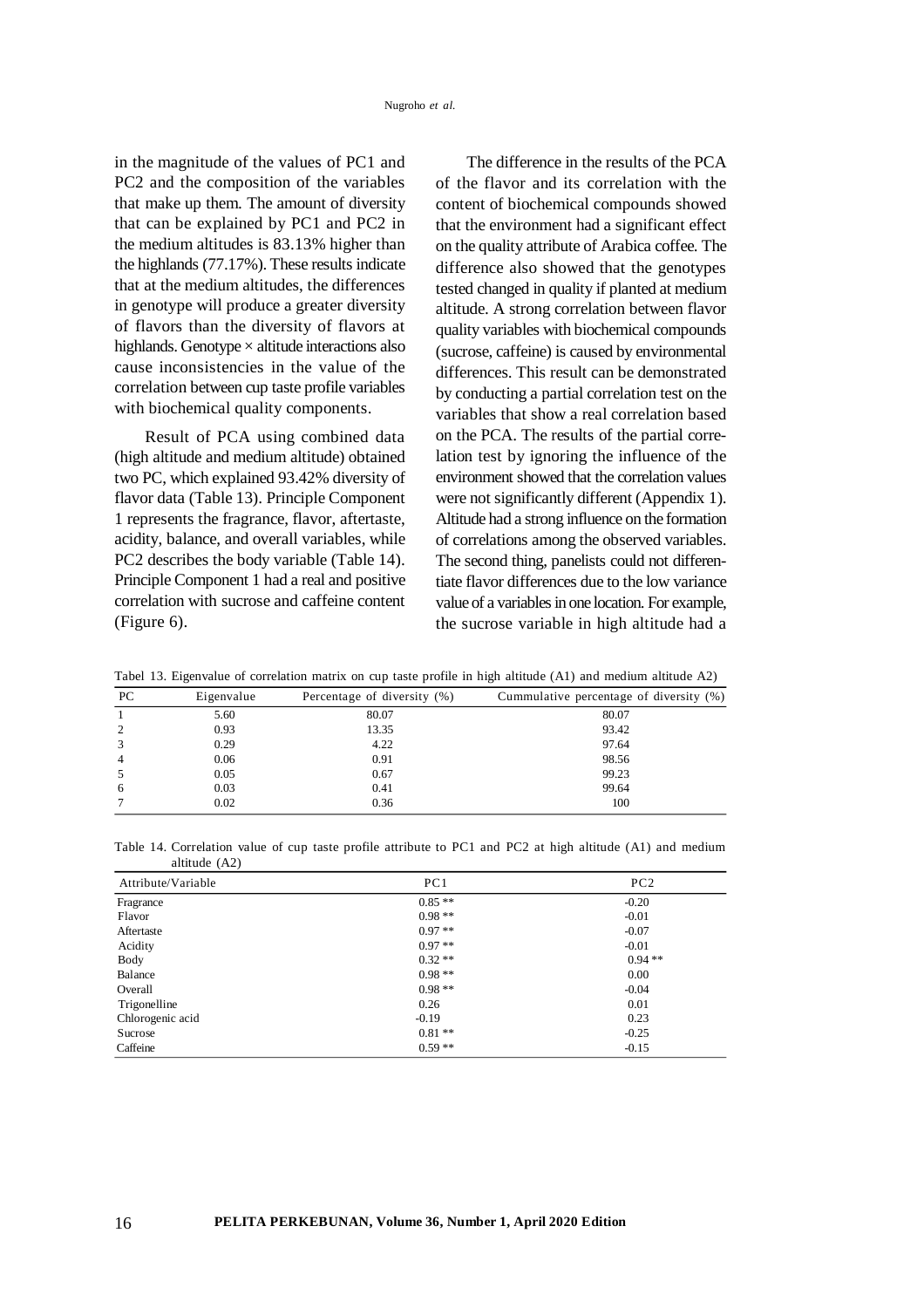Performance of biochemical compounds and cup quality of Arabica coffee



Figure 6. Principle component analysis on cup taste profile and its correlations with biochemical compound at high altitude (A1) and medium altitude (A2)

variance 1.655; while in medium altitude 0.135; and the combined variance of the two locations was 4.718. Test panelists were able to differentiate the differences in the combined flavor between high altitude and medium altitude which had a high variance, but were not able to properly differentiate the differences between genotypes in one location along and the decrease in variance values in each location.

A study conducted by Avelino *et al*. (2005) also showed that the observed biochemical compounds (sucrose, caffeine, chlorogenic acid, and trigonelline) could not explain the profile of flavors, so it is necessary to observe other biochemical compounds such as amino acids, peptides, and proteins. The correlation between biochemical variables and coffee flavor in different genotypes can also indicate a different relationship (Guyot *et al*., 1996). According to Guyot

*et al*. (1996), the Bourbon varieties planted at different altitude showed no correlation between the biochemical compounds analyzed by the flavor variables, whereas, in the Catuai variety, there was a correlation between sucrose content and acidity variables. Different genotype has a different response to differences in the altitute of the planting site.

A study carried out by Farah *et al*. (2006) showed that the content of trigonelline, caffeine, and 3,4-dicaffeoilquinic acid revealed a positive correlation with good quality coffee. The organoleptic test model used by Farah *et al*. (2006) was a scoring method by classifying coffee quality in five categories: soft (good flavor and sweetness), hard (flavor with a little astringent and sweetness), rioysh (a bit of iodine smell), rio (unpleasant taste), and rio zona (flavors and aromas cannot be tolerated/consumed), so there are only five flavor variables observed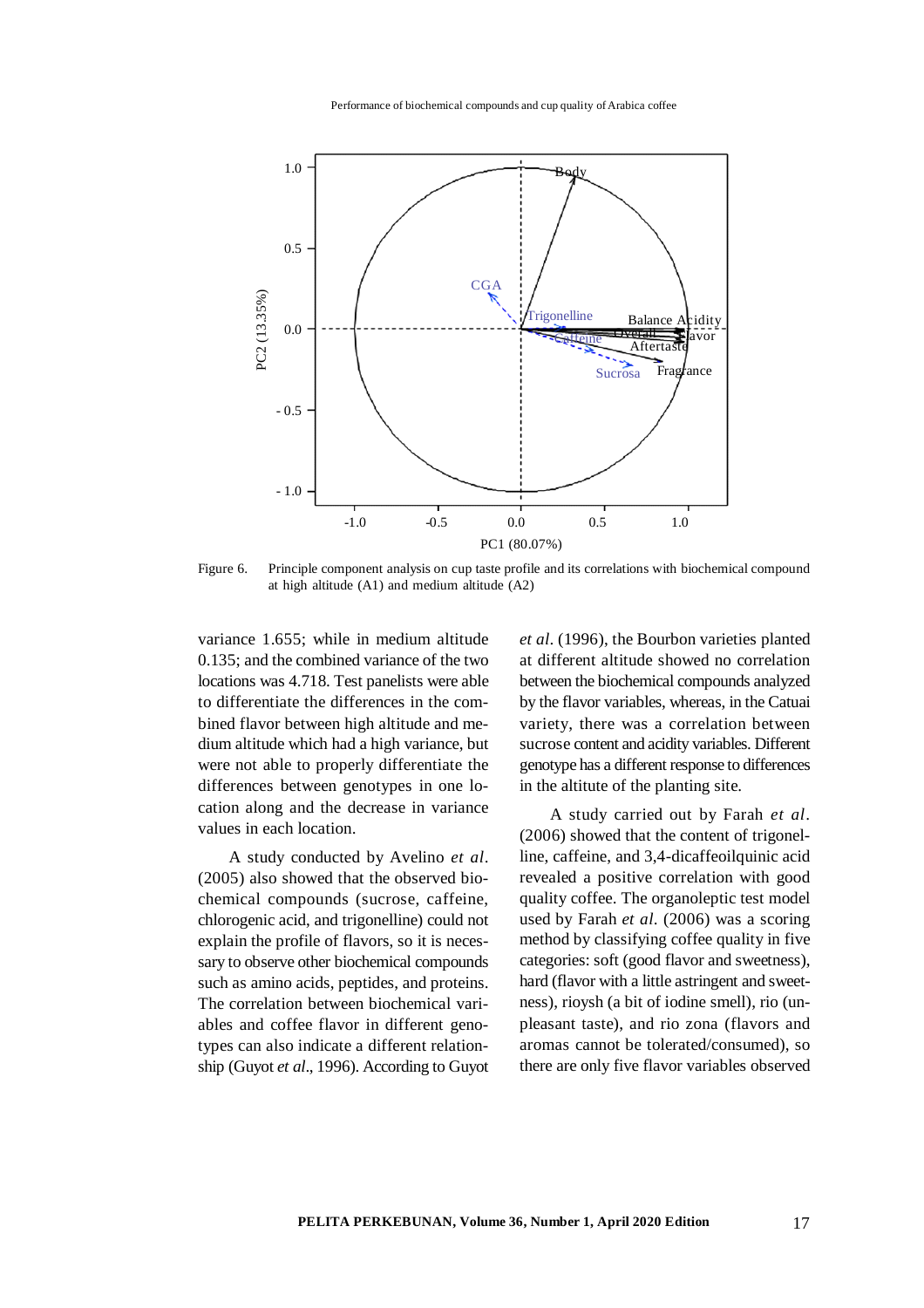by panelists. The number of observational variables that are not too much can increase the sensitivity and accuracy of the panelists in the assessment of coffee flavors. Following this matter, further flavor testing can be done by reducing the number of observed variables.

Determination of the number of variables was done based on the results of the PCA, that were the flavor variables which show low correlation with other variables were still observed, while the variables that had a strong correlation with other variables were selected one or two of the most important variables. In the high altitude environment conditions, fragrance and body are variables that did not correlate with other flavor variables, whereas in the medium altitude, the body is the only variable that does not correlate with other variables. Flavor, aftertaste, acidity, balance, and overall variables were consistent variables that have a strong correlation in all environmental conditions. The strong correlation between five variables showed that observations could be simplified by representing only the most important variables. According to Cantergiani *et al.* (1999) and Clarke (1987), flavor is the most important cup taste variable that must be tested in evaluating coffee quality, also it is the component that gets the highest preference in consumer ratings. Based on this matter, the flavor testing that requires good accuracy and differentiation, there are four flavor variables that need to be observed: fragrance/ aroma, flavor, body, and acidity.

Further observation needs to be done to determine the physical, biochemical, and flavor quality stability. The effect of repetition on the biochemical content variable was not significantly different so that in the future studies, a complete randomized design could be used by increasing the number of sample observations to improve the accuracy of the

study. It is necessary to observe the correlation between flavor changes with morphological characteristics and other biochemical contents such as leaf area index, leaf area ratio, number of fruits, the period between pollination to harvested fruits, fat content, total protein, and amino acids.

Further research needs to be done to determine changes in plant metabolism due to differences in genotypes and planting site and their relationship with the quality of flavor using transcriptomic and metabolomic approaches.

### **CONCLUSIONS**

Altitude has a significant effect on caffeine, sucrose, and trigonelline compounds. The effect of genotype  $\times$  altitude interaction occurs on the content of caffeine compounds, trigonelline, and sucrose. Diversity in chlorogenic acid compounds was caused by genotype factors. Genotypes planted at high altitude have a better taste than genotypes at medium altitudes. The flavor components that change due to the decrease in altitude growing location were fragrance/aroma, flavor, aftertaste, acidity, balance, and overall, while the flavor component that does not change was the body. Special characters of coffee aroma at high altitude were floral, spicy, and fruity, while the aroma of the medium altitude were herbal, green and grassy. The genotype that has the best flavor at high altitude was K8 genotype, while the genotype with the best flavor at medium altitudes was the K29 genotype. There was a change in the pattern of correlation between the content of biochemical compound and flavor variable between high altitude and medium altitude. Altitude gives a greater influence on the formation of coffee flavors compared to the influence of genotypes.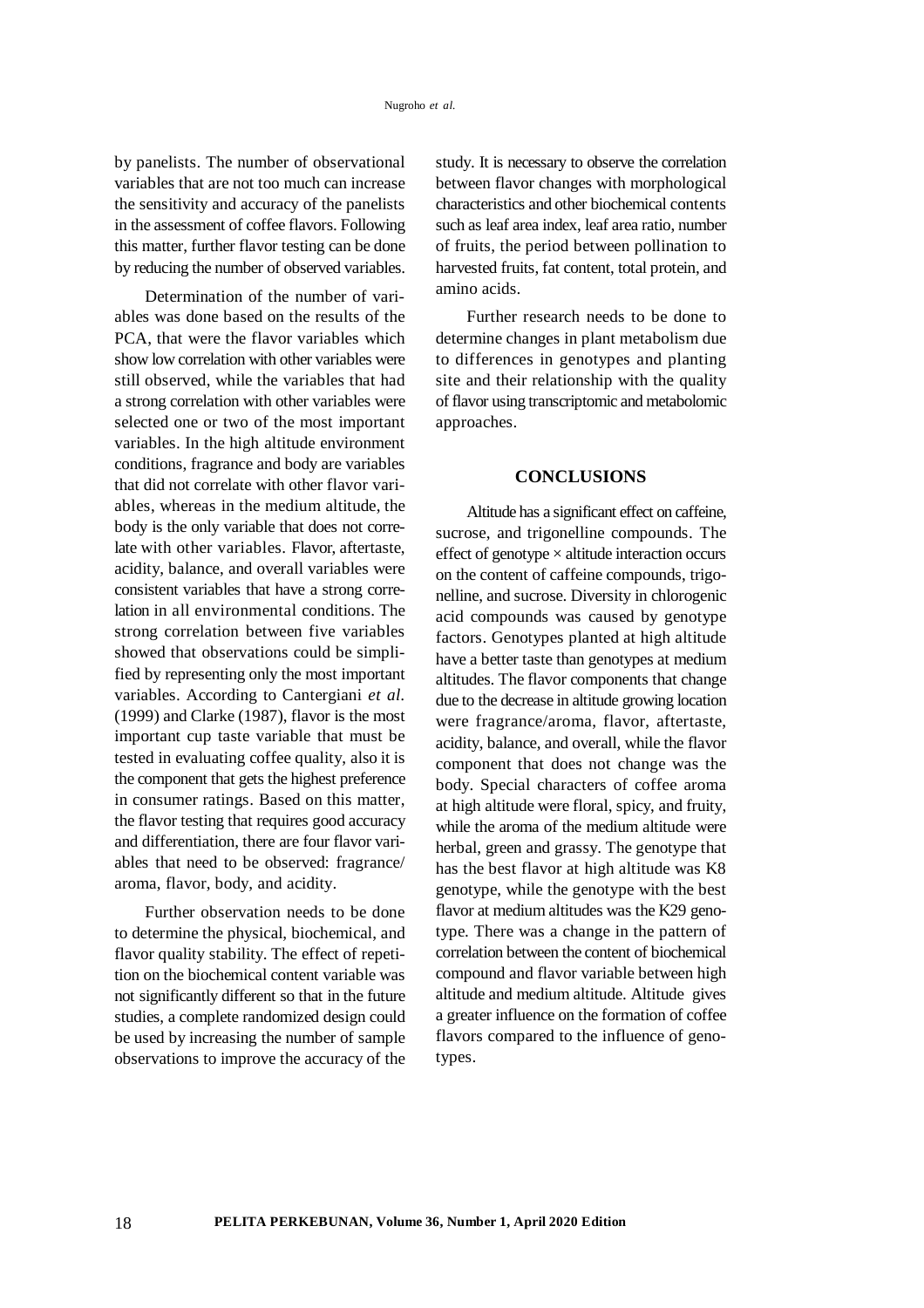### **ACKNOWLEDGEMENT**

The authors would like to acknowledge Dr. Retno Hulupi, Dr. Suyadi Mw, Wilys Samsul Arifin, Panelists Kalibendo plantation and KP. Andungsari for the fruitful discussions that they contributed to.

#### **REFERENCES**

- Anonim (2014a). *Ekspor Kopi Menurut Negara Tujuan*. Badan Pusat Statistik.
- Anonim (2014b). *Kopi Berkelanjutan*. Direktorat Jenderal Perkebunan Kementerian Pertanian. Jakarta.
- Avelino, J.; B. Barboza; J.C. Araya; C. Fonseca; F. Davrieux; B. Guyot & C. Cilas (2005). Effects of slope exposure, altitude and yield on coffee quality in two altitude terroirs of Costa Rica, Orosi and Santa Maria de Dota. *Journal of the Science of Food and Agriculture*, 85, 1869–1876.
- Bertrand, B.; P. Vaast; E. Alpizar; H. Etienne; F. Davrieux & P. Charmetant (2006). Comparison of bean biochemical composition and beverage quality of Arabica hybrids involving Sudanese-Ethiopian origins with traditional varieties at various elevations in Central America. *Tree Physiology*, 26, 1239–1248.
- Cantergiani, E.; H. Brevard; R. Amado; Y. Krebs; A. Feria-Morales & C. Yeretzian (1999). Characterisation of mouldy/earthy defect in green Mexican coffee. *COLLOQUE Scientifique International sur le Café, 18. Helsinki (Finlandia), Agosto 2-6, 1999.*
- Clarke, R.J. (1987). Grading, storage, pre-treatments and blending. *In:* R.J. Clarke & R. Macrae (Eds.), *Coffee: Technology*. Elsevier Science Publishers LTD, 321.
- Clifford, M.N. (1985). Chemical and physical aspects of green coffee and coffee products. p. 305–374. *In: Coffee: Botany, Biochemistry and Production of Beans and Beverage*. Springer US, Boston, MA.
- Dart, S.K. & H.E. Nursten (1985). Volatile components. p. 223–265. *In: Coffee*. Springer Netherlands, Dordrecht.
- Decazy, F.; J. Avelino; B. Guyot; J.J. Perriot; C. Pineda & C. Cilas (2003). Quality of different Honduran coffees in relation to several environments. *Journal of Food Science,* 68, 2356–2361.
- Demissie, M.; G. Taye & M. Kebede (2011). Additive main effects and multiplicative interaction analysis of coffee germplasms from southern Ethiopia. *SINET: Ethiopian Journal of Science*, 34, 63–70.
- Descroix, F. & J.N. Wintgens (2004). Establishing a coffee plantation. *In:* J.N. Wintgens (Ed.),*Coffee: Growing, Processing, Sustainable Production*. WILEY-VCH Verlag GmbH & Co. KGaA, Weinheim.
- Eberhart, S.A. & W.A. Russell (1966). Stability parameters for comparing varieties 1. *Crop Science*, 6, 36.
- Farah, A. & C.M. Donangelo (2006). Phenolic compounds in coffee. *Brazilian Journal of Plant Physiology*, 18, 23–36.
- Farah, A.; M.C. Monteiro; V. Calado; A.S. Franca & L.C. Trugo (2006). Correlation between cup quality and chemical attributes of Brazilian coffee. *Food Chemistry*, 98, 373–380.
- Flamen, I. (1989). Coffee, cocoa, and tea. *Food Reviews International*, 5, 317–414.
- Franca, A.S.; J.C.F. Mendonça & S.D. Oliveira (2005). Composition of green and roasted coffees of different cup qualities. *LWT - Food Science and Technology*, 38, 709–715.
- Getu, B.; B. Bayetta; Z. Habtamu; J.P. Labouisse; F. Davrieux & B. Bertrand (2009). Stability of sensorial and biochemical traits of different geographical origin Ethiopian Arabica coffee (*Coffea arabica* L.) accessions under three contrasting environmental conditions. *22nd International Conference on Coffee*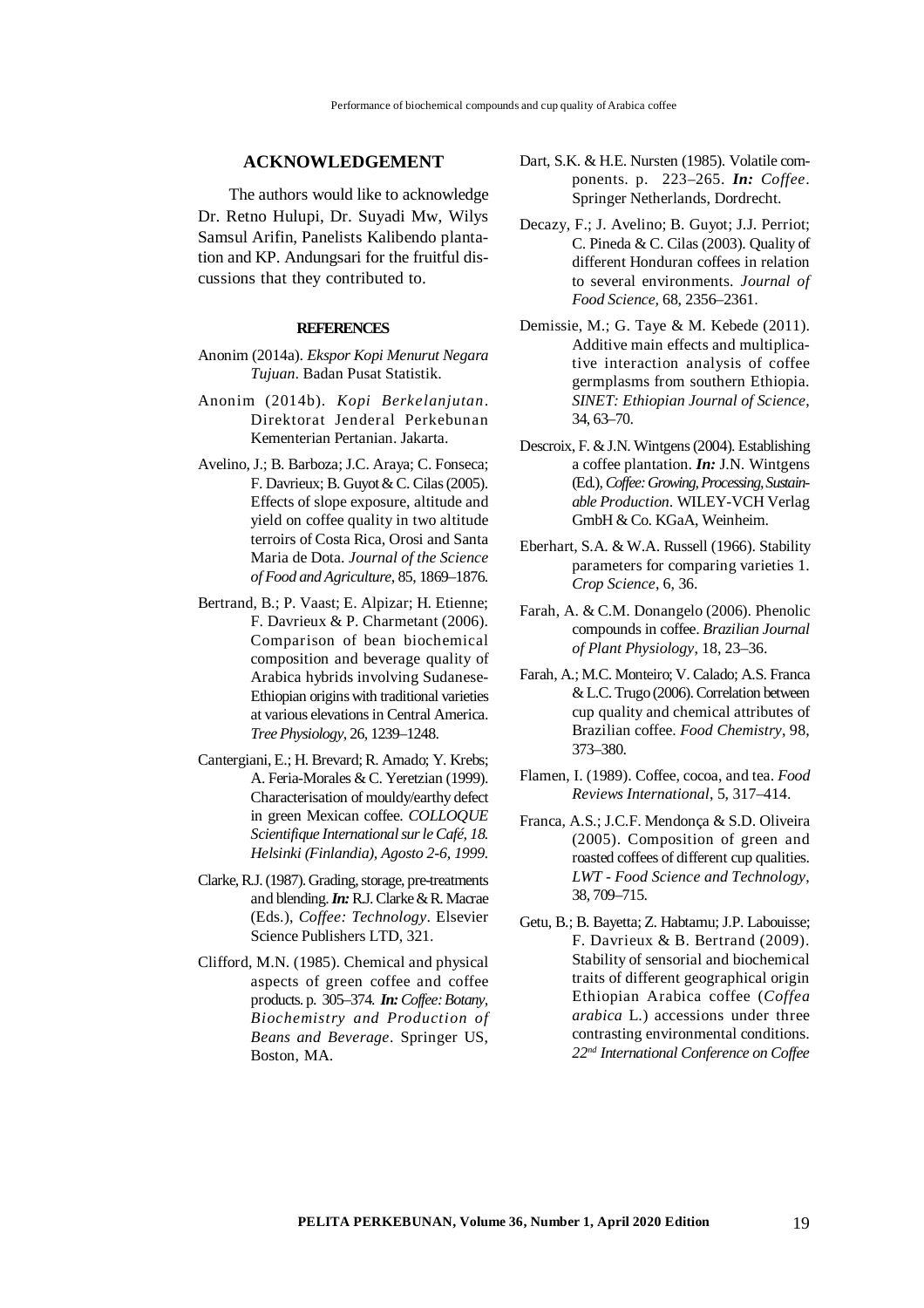*Science, ASIC 2008, Campinas, SP, Brazil, 14-19 September, 2008.* 604–607.

- Gichimu, B.M.; E.K. Gichuru; G.E. Mamati & A.B. Nyende (2012). Selection within *Coffea arabica* cv. Ruiru 11 for high cup quality. *African Journal of Food Science*, 6, 456–464.
- Guyot, B.; D. Gueule; J.C. Manez; J.J. Perriot; J. Giron & L. Villain (1996). Influence de l'altitude et de l'ombrage sur la qualité des cafés Arabica. *Plant Rech. Dévelop*, 3, 272–283.
- Huber, S.C. (1989). Biochemical mechanism for regulation of sucrose accumulation in leaves during photosynthesis. *Plant Physiol*, 80, 545–551.
- Hulupi, R. (2006). *Kajian Genetika Ketahanan Kopi Arabika Terhadap Nematoda Penggali Akar (Radopholus similis Cobb).* Ph.D Disertation, Universitas Gadjah Mada. Yogyakarta.
- Husson, F.; S. Le & J. Pages (2010). *Exploratory Multivariate Analysis by Example Using R*. *In: Chapman & Hall/CRC Computer Science & Data Analysis*. Taylor & Francis.
- Joët, T.; A. Laffargue; F. Descroix; S. Doulbeau; B. Bertrand; A. de Kochko & S. Dussert (2010). Influence of environmental factors, wet processing and their interactions on the biochemical composition of green Arabica coffee beans. *Food Chemistry*, 118, 693–701.
- Joët, T.; B. Bertrand & S. Dussert (2015). Environmental effects on coffee seed biochemical composition and quality attributes: a genomic perspective. *Proceedings of the 25th International Conference on Coffee Science. ASIC. Paris: ASIC*. 42–49.
- Kassaye, T.; A. Desalegn; B. Derbew & B. Pascal (2016). Biochemical composition of Ethiopian coffees (*Coffea arabica* L.) as influenced by variety and postharvest processing methods. *African Journal of Food Science,* 13, 48–56.
- Ky, C.L.; S. Doulbeau; B. Guyot; S. Akaffou; A. Charrier; S. Hamono; J. Louarn & M. Noirot (2000). Inheritance of coffee bean sucrose content in the interspecific cross *Coffea pseudozanguebariae* × *Coffea liberica* "dewevrei." *Plant Breeding,* 119, 165–168.
- Lara-Estrada, L. & P. Vaast (2006). Effects of altitude, shade, yield and fertilization on coffee quality (*Coffea arabica* L. var. Caturra) produced in agroforestry systems of the Northern Central Zones of Nicaragua. *Journal of Food Science*, 68, 2356–2361.
- Lee, S.; J. Josse & F. Husson (2008). FactoMineR: an R Package for multivariate analysis. *Journal of Statistical Software*, 25, 1–18.
- Leloup, V.; A. Louvrier & R. Liardon (1995). Degradation mechanisms of chlorogenic acids during roasting. *16th International Conference on Coffee Science* (*ASIC*)*. Kyoto, Japan*.
- Leroy, T.; F. Ribeyre; B. Bertrand; P. Charmetant; M. Dufour; C. Montagnon; P. Maraccini & D. Pot (2006). Genetics of coffee quality. *Brazilian Journal of Plant Physiology*, 18, 229–242.
- Lingle, T.R. (1986a). *The Coffee cupper's Handbook: A Systematic Guide to the Sensory Evalution of Coffee's Flavor*. Coffee Development Group, Washington D.C.
- Lingle, T.R. (1986b). *The Basic of Cupping Coffee*. Coffee Development Group, Washington D.C.
- Maluf, M.P.; C.C. da Silva; M. de P.A. de Oliveira; A.G. Tavares; M.B. Silvarolla & O. Guerreiro Filho (2009). Altered expression of the caffeine synthase gene in a naturally caffeine-free mutant of *Coffea arabica*. *Genetics and Molecular Biology* 32, 802–810.
- Mattjik, A.A. & I.M. Sumertajaya (2011). *Sidik Peubah Ganda dengan Menggunakan SAS*. IPB PRESS, 423p.
- Montavon, P.; E. Duruz; G. Rumo & G. Pratz (2003). Evolution of green coffee protein profiles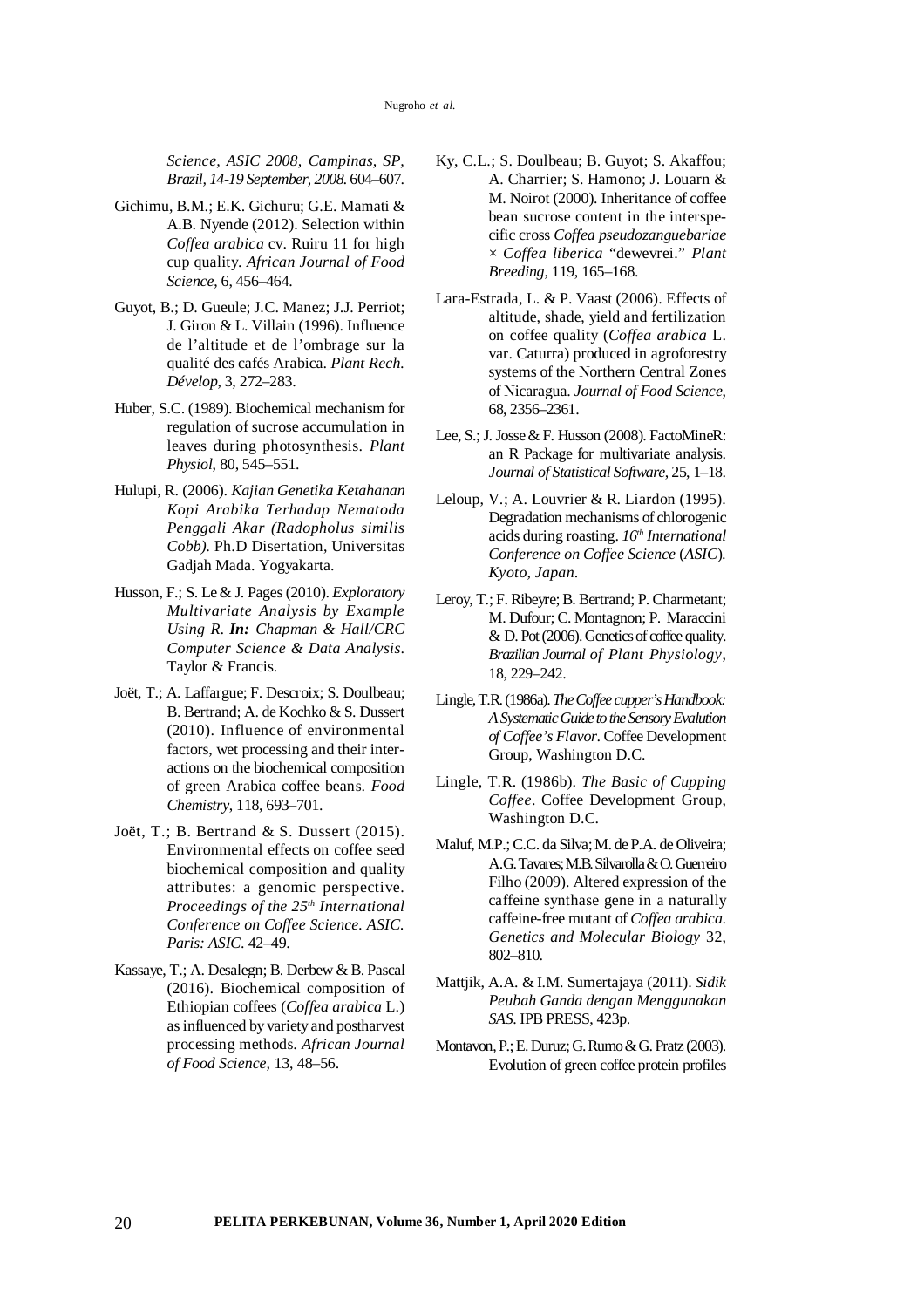with maturation and relationship to coffee cup quality. *Journal of Agricultural and Food Chemistry*, 51, 2328–2334.

- Nascimento, E.A.; S.A.L. Morais; R. Chang; F.J.T. Aquino; B.H.P. Alves & R.J.C.F. Afonso (2015). Looking for unknown molecules in Arabica and Robusta coffee brews by high performance liquid chromatography coupled to high resolution mass spectrometry and differentiating both coffee species by this technique. *International Journal of Applied*, 5, 26–37.
- Nasrullah (1981). A modified procedure for identifying varietal stability. *Agricultural Science*, 3, 153–159.
- Neter, J.; M.H. Kutner; C.J. Nachtsheim & W. Wasserman (1996). *Applied linear statistical models. Regression. Analysis of Variance and Experimental Designs*. Vol. 4. Irwin Chicago.
- Perrois, C.; S.R. Strickler; G. Mathieu; M. Lepelley; L. Bedon; S. Michaux; J. Hussun; L. Mueller & I. Privat (2015). Differential regulation of caffeine metabolism in *Coffea arabica* (Arabica) and *Coffea canephora* (Robusta). *Planta*, 241, 179–191.
- Schmidt, F.H. & J.H.A. Ferguson. (1951). *Rainfall types based on wet and dry period ratios for Indonesia with Western New Guinea*. Verhandelingen No. 52. Kementerian Perhubungan Djawatan Meteorologi dan Geofisika, Jakarta, 77p, Jakarta. .
- Shibamoto, T. (1991). An overview of coffee aroma and flavor chemistry. *ASIC, Proceedings of the 14th international scientific colloquium on coffee*.
- Silva, E.A. da; P. Mazzafera; O. Brunini; E. Sakai; F.B. Arruda; L.H.C. Mattoso; C.R.L. Carralho & R.C.M. Pires (2005). The influence of water management and environmental conditions on the chemical composition and beverage quality of coffee beans. *Brazilian Journal of Plant Physiology*, 17, 229–238.
- Snoeck, J. & C. Lambot (2004). Crop Maintenance. p. 976. *In:* Wintgens, J.N. (Ed.), *Coffee: Growing, Processing, Sustuinable Production*. WILEY-VCH Verlag GmbH & Co. KGaA, Weinheim.
- Sobreira, F.M.; A.C.B. de Oliveira; A.A. Pereira & N.S. Sakyiama (2015). Potential of Híbrido de Timor germplasm and its derived progenies for coffee quality improvement. *Australian Journal of Crop Science*, 9, 289–295.
- Sridevi, V. & G. Parvatam (2013). Influence of altitude variation on trigonelline content during ontogeny of coffea canephora fruit. *Journal of Food Studies,* 2, 62–74.
- Tirta, I.M. (2005). *Panduan Program Statistika*. UPT Penerbitan Universitas Jember.
- Tolessa, K.; J. Dheer; L. Duchatean & P. Boeckx (2016). Influence of growing altitude, shade and harvest period on quality andbio-chemical composition of Ethopian specialty coffee. *Journal of the Science of Food and Agriculture*, 97, 2849–2857.
- Vaast, P.; B. Bertrand; J.J. Perriot; B. Guyot & M. Génard (2006). Fruit thinning and shade improve bean characteristics and beverage quality of coffee (*Coffea arabica* L.) under optimal conditions. *Journal of the Science of Food and Agriculture*, 86, 197–204.
- Vaast, P.; R. van Kanten; P. Siles; B. Dzib; N. Franck; J.M. Harmand & M. Genard(2005). Shade: a key factor for coffee sustainability and quality. *ASIC 2004. 20th International Conference on Coffee Science, Bangalore, India, 11-15 October 2004. Association Scientifique Internationale du Café* (*ASIC*). p. 887–896.
- van der Vossen, H.A.M. (2001). Agronomy I: Coffee breeding practices. p.184–201. *In:* R.J. Clarke & O.G. Vitzthum (Eds.), *Coffee: Recent Developments*. Blackwell Science, Oxford, Great Britain.
- van der Vossen, H.A.M. (2009). The cup quality of disease-resistant cultivars of Arabica coffee (*Coffea arabica*). *Experimental Agriculture*, 45, 323–332.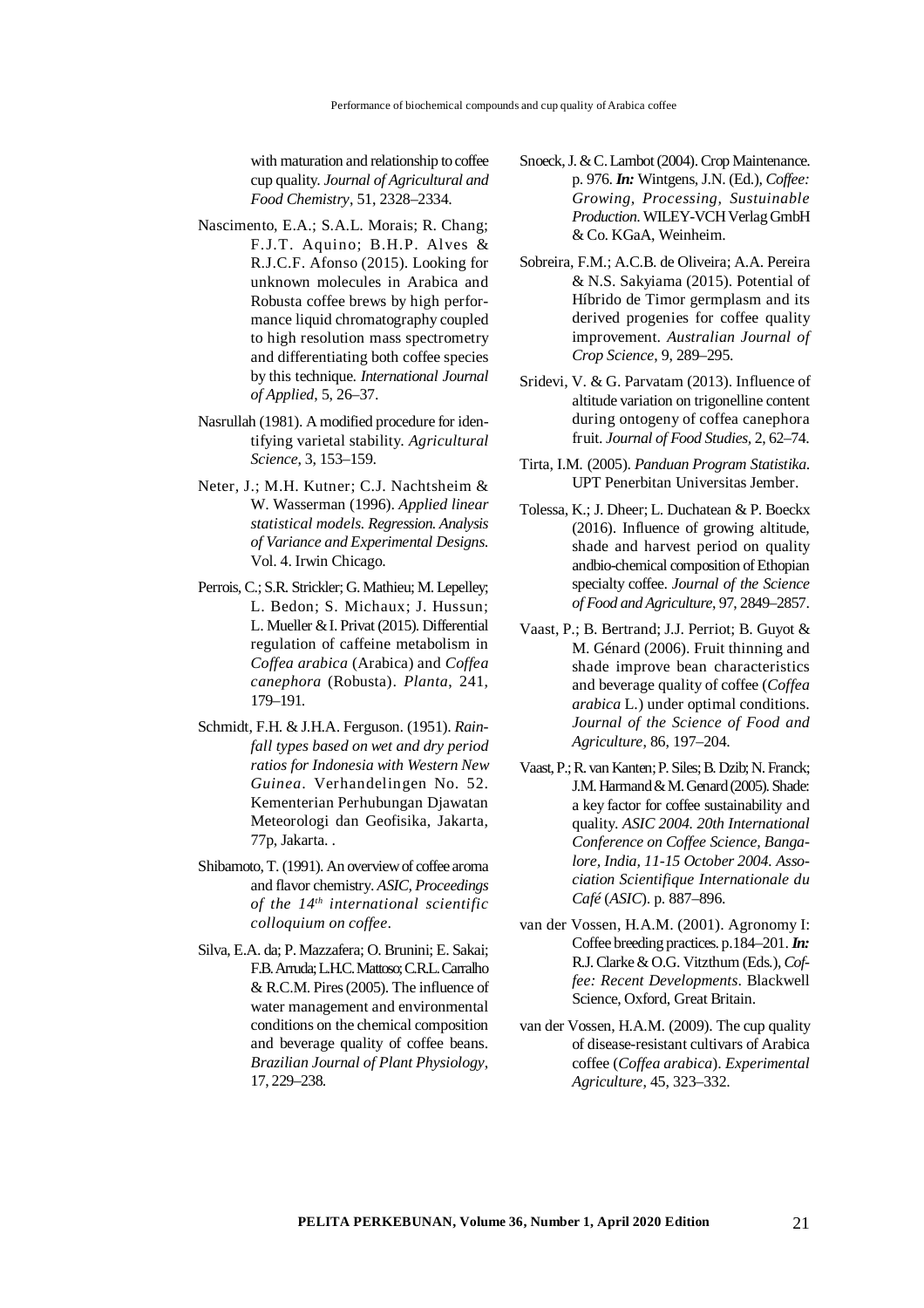#### Nugroho *et al.*

- Wamatu, J.N.; E. Thomas & H.P. Piepho (2003). Responses of different arabica coffee (*Coffea arabica* L.) clones to varied environmental conditions. *Euphytica*. 129, 175–182.
- Wintgens, J.N. (2004). Coffee bean quality assessment. *In:* Wintgens, J.N. (Ed.), *Coffee: Growing, Processing, Sustainable Production*. WILEY-VCHVerlagGmbH & Co. KGaA, Weinheim.
- Worku, M.; B. De Meulenaer & L. Duchateau. (2017). PT CR. *Food Research International*.
- Yahmadi, M. (1973). Pengaruh kemarau panjang terhadap tanaman kopi. *Menara Perkebunan*, 41, 235–240.
- Yonas, B.; B. Bayetta & F. Chemeda (2014). Performance evaluation of indigenous Arabica coffee genotypes across different environments. *Journal of Plant Breeding and Crop Science*, 6, 171–178.

<sup>\*\*0\*\*</sup>